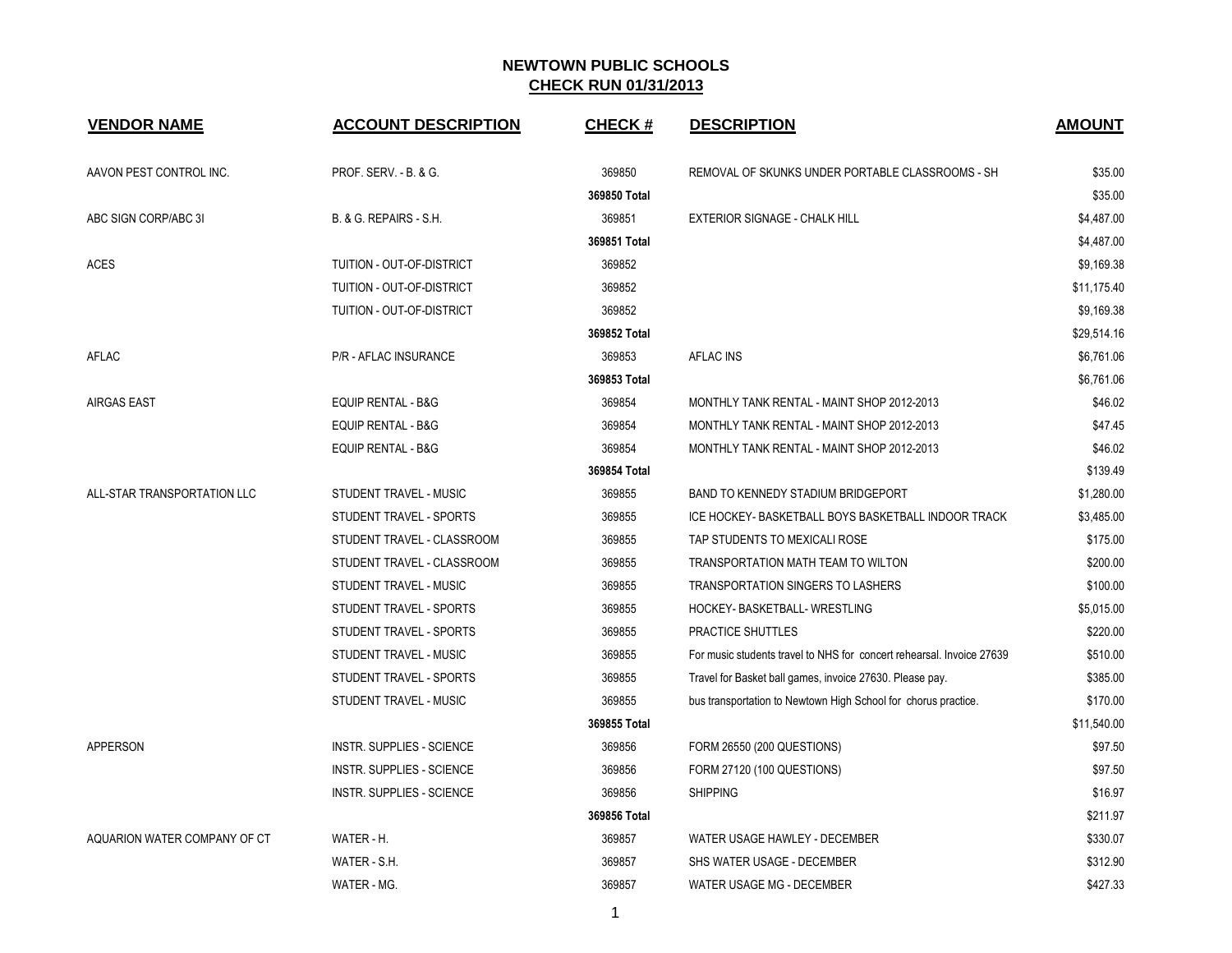|                          |                                 |              |                                                         | <b>AMOUNT</b> |
|--------------------------|---------------------------------|--------------|---------------------------------------------------------|---------------|
|                          | WATER - M.S.                    | 369857       | NMS WATER USAGE - DECEMBER                              | \$673.36      |
|                          | WATER - H.S.                    | 369857       | <b>HS IRR WATER USAGE - NOVEMBER</b>                    | \$207.53      |
|                          | WATER - H.S.                    | 369857       | HS IRR WATER USAGE - DECEMBER                           | \$221.36      |
|                          | WATER - H.S.                    | 369857       | <b>HS SNACK SHACK - NOVEMBER</b>                        | \$34.59       |
|                          | WATER - H.S.                    | 369857       | HS SNACK SHACK - DECEMBER                               | \$36.90       |
|                          | WATER - H.S.                    | 369857       | NHS WATER USAGE - DECEMBER                              | \$1,119.65    |
|                          |                                 | 369857 Total |                                                         | \$3,363.69    |
| ARTISTIC DESIGNS LLC     | <b>B&amp;G CONTRACTED SERV.</b> | 369858       | SUPPLY / INSTALL SANDBOXES - HOM                        | \$1,750.00    |
|                          |                                 | 369858 Total |                                                         | \$1,750.00    |
| ASCOM HASLER/GE CAP PROG | EQUIP RENTAL - ADMIN.           | 369859       | LEASE FOR FOLDING MACHINE                               | \$158.47      |
|                          |                                 | 369859 Total |                                                         | \$158.47      |
| AT&T                     | <b>TELEPHONE &amp; CABLE</b>    | 369863       | <b>SERVICES 2012/13</b>                                 | \$104.62      |
|                          |                                 | 369863 Total |                                                         | \$104.62      |
|                          | <b>TELEPHONE &amp; CABLE</b>    | 369864       | <b>SERVICES 2012/13</b>                                 | \$104.96      |
|                          |                                 | 369864 Total |                                                         | \$104.96      |
|                          | <b>TELEPHONE &amp; CABLE</b>    | 369861       | <b>SERVICES 2012/13</b>                                 | \$773.24      |
|                          |                                 | 369861 Total |                                                         | \$773.24      |
|                          | <b>TELEPHONE &amp; CABLE</b>    | 369862       | <b>SERVICES 2012/13</b>                                 | \$3,914.19    |
|                          |                                 | 369862 Total |                                                         | \$3,914.19    |
|                          | <b>TELEPHONE &amp; CABLE</b>    | 369860       | <b>SERVICES 2012/13</b>                                 | \$718.81      |
|                          |                                 | 369860 Total |                                                         | \$718.81      |
| <b>LEA ATTANASIO</b>     | <b>TUITION REIMBURSEMENT</b>    | 369836       | TUITION REIMB FALL SEMESTER 2012                        | \$912.30      |
|                          |                                 | 369836 Total |                                                         | \$912.30      |
| AUTO HOME COMMERCIAL     | B. & G. REPAIRS - HOM.          | 369865       | REPLACE ALL CALL MICROPHONE / CLOCK REPLACE - HOM       | \$874.15      |
|                          | B. & G. REPAIRS - HOM.          | 369865       | REPLACE ALL CALL MICROPHONE / CLOCK REPLACE - HOM       | \$290.06      |
|                          | B. & G. REPAIRS - M.S.          | 369865       | REPLACE INTERCOM CONSOLE / ADJUST BELLS AND CLOCKS      | \$809.82      |
|                          | B. & G. REPAIRS - M.S.          | 369865       | REPLACE INTERCOM CONSOLE / ADJUST BELLS AND CLOCKS      | \$620.00      |
|                          | B. & G. REPAIRS - H.S.          | 369865       | REPAIR CLOCK SYSTEM FEED WIRING/ REPLACE 3 CLOCKS - NHS | \$981.15      |
|                          | B. & G. REPAIRS - H.S.          | 369865       | REPAIR CLOCK SYSTEM FEED WIRING/ REPLACE 3 CLOCKS - NHS | \$580.12      |
|                          | B. & G. REPAIRS - H.S.          | 369865       | REPAIR CLOCK SYSTEM FEED WIRING/ REPLACE 3 CLOCKS - NHS | \$290.06      |
|                          |                                 | 369865 Total |                                                         | \$4,445.36    |
| <b>BAGEL DELIGHT</b>     | OFF. SUPPLIES - SUPER.          | 369866       | <b>BAGELS &amp; CC</b>                                  | \$25.98       |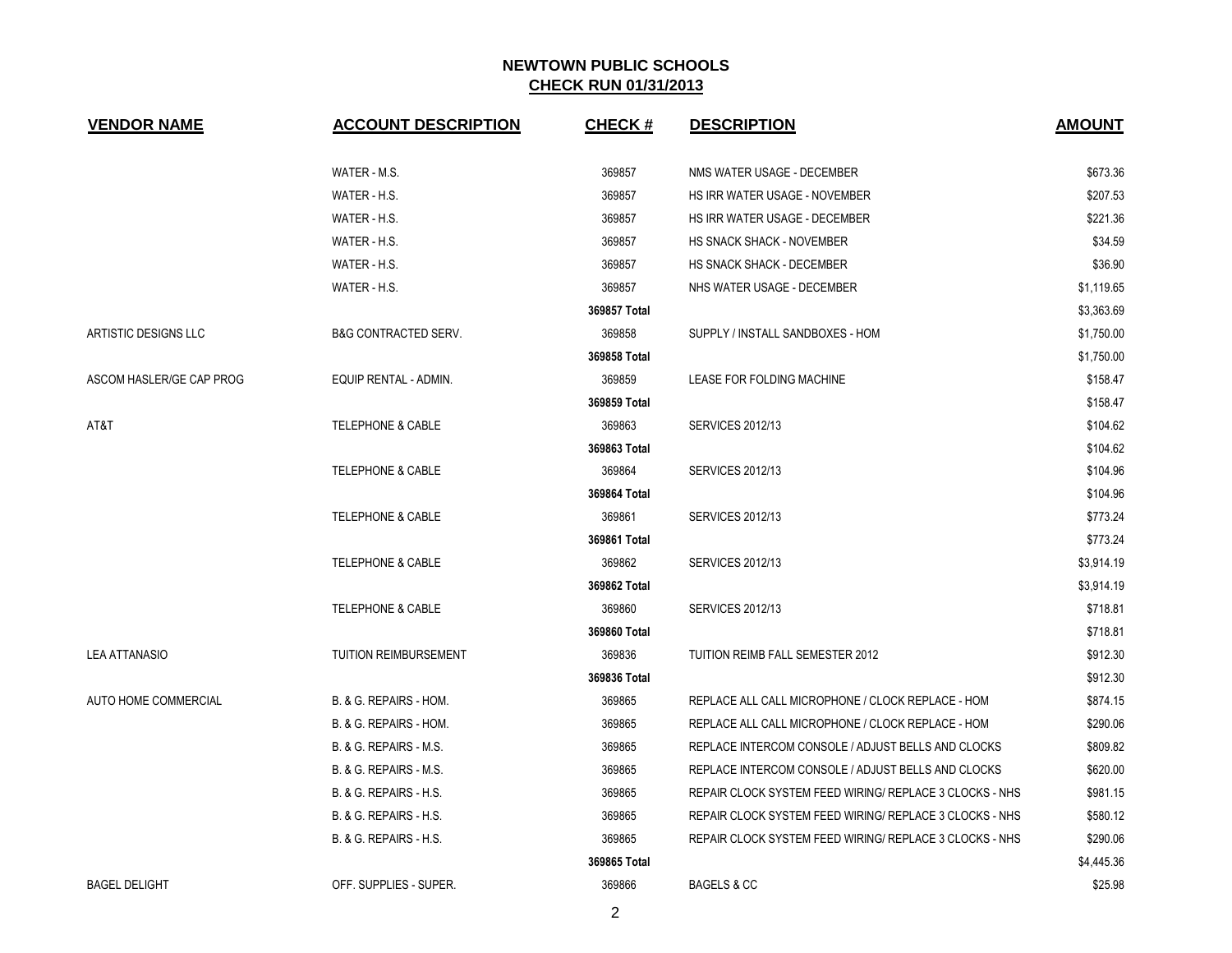| <b>VENDOR NAME</b>                   | <b>ACCOUNT DESCRIPTION</b>          | <b>CHECK#</b> | <b>DESCRIPTION</b>                                                    | <b>AMOUNT</b> |
|--------------------------------------|-------------------------------------|---------------|-----------------------------------------------------------------------|---------------|
|                                      | OFF. SUPPLIES - SUPER.              | 369866        | <b>BREAKFAST CO</b>                                                   | \$27.64       |
|                                      |                                     | 369866 Total  |                                                                       | \$53.62       |
| <b>JESSE BAILEY</b>                  | <b>B&amp;G SUPPLIES - CUSTODIAL</b> | 369867        | SHOE'S (30509)                                                        | \$89.96       |
|                                      |                                     | 369867 Total  |                                                                       | \$89.96       |
| <b>ANNETTE BARBOUR</b>               | TRANS. - LOCAL SPECIAL ED           | 369868        | SERV 01/17/13 THRU 01/18/13                                           | \$160.00      |
|                                      | TRANS. - LOCAL SPECIAL ED           | 369868        | SERV 01/22/13 THRU 01/25/13                                           | \$320.00      |
|                                      |                                     | 369868 Total  |                                                                       | \$480.00      |
| BENCHMARK EDUCATION COMPANY          | TEXTBOOKS - CLASSROOM               | 369869        | To Support CCSS: The Enormous Watermelon Book Set                     | \$168.00      |
|                                      | TEXTBOOKS - CLASSROOM               | 369869        | Shipping and Handling Charges                                         | \$16.80       |
|                                      |                                     | 369869 Total  |                                                                       | \$184.80      |
| <b>KRISTINE BENTON</b>               | <b>TUITION REIMBURSEMENT</b>        | 369837        | TUITION REIMB FALL SEMESTER 2012                                      | \$456.15      |
|                                      |                                     | 369837 Total  |                                                                       | \$456.15      |
| BERCHEM, MOSES & DEVLIN, P.C.        | PROF. SERV. - SP. ED. LEGAL         | 369870        | <b>SERV</b>                                                           | \$3,089.50    |
|                                      | PROF. SERV. - SUPER.                | 369870        | <b>SERV</b>                                                           | \$3,565.50    |
|                                      | PROF. SERV. - SUPER.                | 369870        | <b>SERV</b>                                                           | \$135.00      |
|                                      |                                     | 369870 Total  |                                                                       | \$6,790.00    |
| BERKSHIRE REFRIGERATION SERVICE INC. | <b>REPAIRS - CAFETERIA</b>          | 369871        | SERV CALL WALK IN COOLER                                              | \$623.05      |
|                                      |                                     | 369871 Total  |                                                                       | \$623.05      |
| <b>LISA BETTKE</b>                   | CONTRACTED SERV. - MUSIC            | 369872        | Accompanist/Chorale Conductor - Winter rehearsals and chorus concerts | \$300.00      |
|                                      |                                     | 369872 Total  |                                                                       | \$300.00      |
| <b>MARY BLAIR</b>                    | <b>TUITION REIMBURSEMENT</b>        | 369838        | TUITION REIMB FALL SEMESTER 2012                                      | \$456.15      |
|                                      |                                     | 369838 Total  |                                                                       | \$456.15      |
| <b>BLICK ART MATERIALS</b>           | <b>INSTR. SUPPLIES - ART</b>        | 369873        | Assorted Art Supplies (See Attached)                                  | \$1,350.50    |
|                                      | <b>INSTR. SUPPLIES - ART</b>        | 369873        | Assorted Art Supplies (See Attached)                                  | \$20.10       |
|                                      |                                     | 369873 Total  |                                                                       | \$1,370.60    |
| <b>LISA BOFF</b>                     | <b>TUITION REIMBURSEMENT</b>        | 369839        | TUITION REIMB FALL SEMESTER 2012                                      | \$912.30      |
|                                      |                                     | 369839 Total  |                                                                       | \$912.30      |
| BROOKS ENVIRONMENTAL CONSULTING LLC  | PROF. SERV. - B. & G.               | 369874        | ASBESTOS DESIGNATED PERSON 2012-2013                                  | \$850.00      |
|                                      |                                     | 369874 Total  |                                                                       | \$850.00      |
| CANON SOLUTIONS AMERICA INC.         | COPIER RENTAL - CLASSROOM           | 369875        | COLOR COPIES 2012/13                                                  | \$652.95      |
|                                      | COPIER RENTAL - BUS. SERV.          | 369875        | COLOR COPIES 2012/13                                                  | \$130.90      |
|                                      |                                     | 369875 Total  |                                                                       | \$783.85      |

3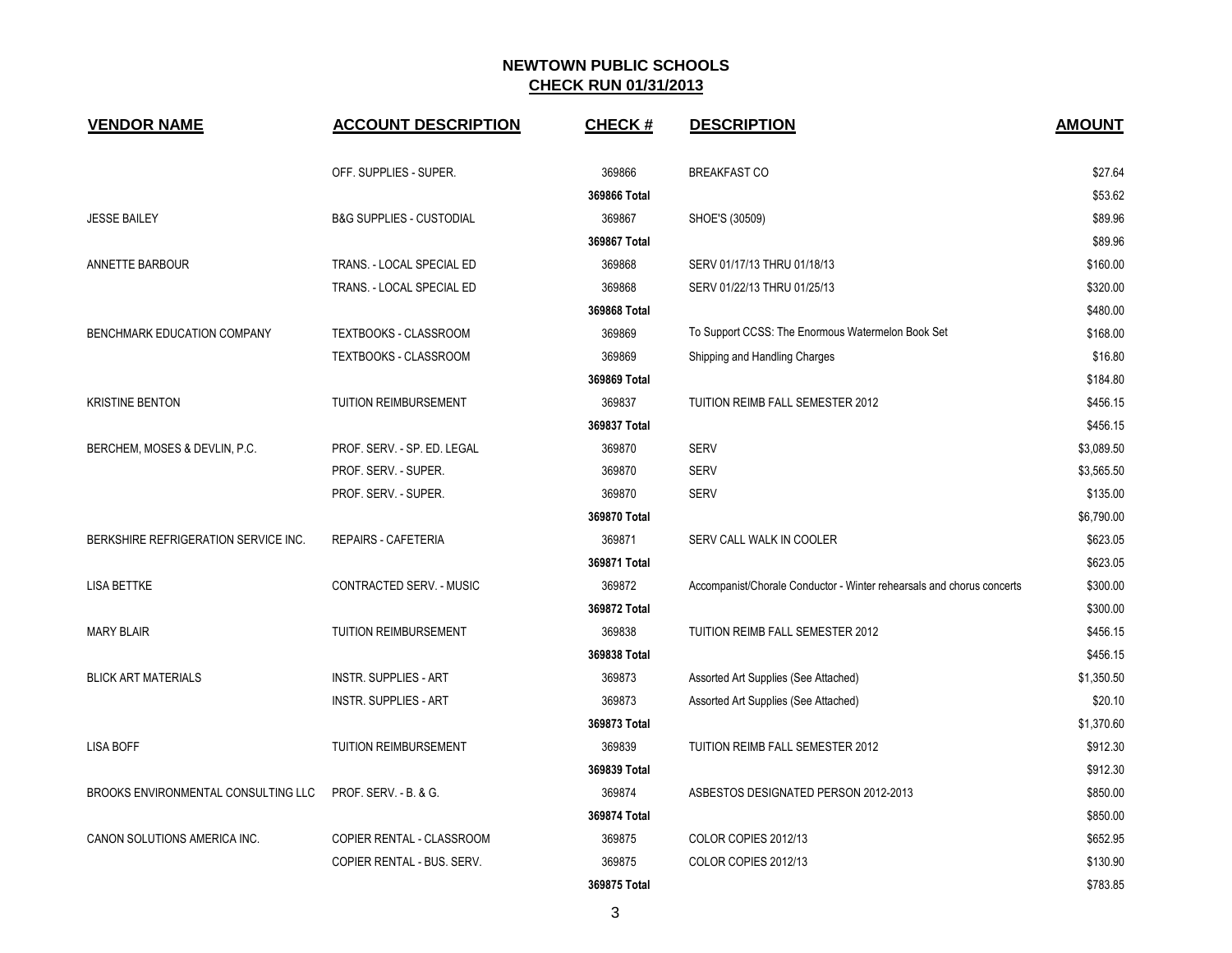| <b>VENDOR NAME</b>                                                   | <b>ACCOUNT DESCRIPTION</b>       | <b>CHECK#</b> | <b>DESCRIPTION</b>                       | <b>AMOUNT</b> |
|----------------------------------------------------------------------|----------------------------------|---------------|------------------------------------------|---------------|
| <b>CHRIS CARLEY</b>                                                  | TUITION REIMBURSEMENT            | 369840        | TUITION REIMB FALL SEMESTER 2012         | \$456.15      |
|                                                                      |                                  | 369840 Total  |                                          | \$456.15      |
| <b>LISA CARPENTER</b>                                                | <b>TUITION REIMBURSEMENT</b>     | 369841        | TUITION REIMB FALL SEMESTER 2012         | \$456.15      |
|                                                                      |                                  | 369841 Total  |                                          | \$456.15      |
| CHAINSAWS UNLIMITED, INC.                                            | <b>B&amp;G SUPPLIES - MAINT.</b> | 369876        | SHEAR BOLT / FILTER OIL - MAINT SUPPLIES | \$23.18       |
|                                                                      | <b>B&amp;G SUPPLIES - MAINT.</b> | 369876        | SHEAR BOLT / FILTER OIL - MAINT SUPPLIES | \$81.00       |
|                                                                      |                                  | 369876 Total  |                                          | \$104.18      |
| CHAMBER OF COMMERCE OF NEWTOWN INC.                                  | INSTR. SUPPLIES - SP. ED. H.S.   | 369877        | NOEL MACFAYDEN RENEWAL                   | \$75.00       |
|                                                                      |                                  | 369877 Total  |                                          | \$75.00       |
| COMMERCIAL HEATING SUPPLY CO.                                        | B. & G. REPAIRS - H.             | 369878        | <b>BOILER #1 REPAIR PARTS - HAWLEY</b>   | \$120.09      |
|                                                                      |                                  | 369878 Total  |                                          | \$120.09      |
| <b>COMPASS GROUP</b>                                                 | REPAIRS - CAFETERIA              | 369879        | VAN REPAIRS/REIMB GROUP                  | \$965.81      |
|                                                                      |                                  | 369879 Total  |                                          | \$965.81      |
| CONN PEDIATRIC NEUROPSYCHOLOGY ASSOC. PROF. SERV. - PSYCH/MED. EVAL. |                                  | 369880        | EVAL 11/29/2012                          | \$750.00      |
|                                                                      |                                  | 369880 Total  |                                          | \$750.00      |
| CONNECTICUT GARDENER                                                 | INSTR. SUPPLIES - C.W.E.         | 369881        | ONE YEAR SUBSCRIPTION                    | \$20.00       |
|                                                                      |                                  | 369881 Total  |                                          | \$20.00       |
| <b>CONNECTICUT LIGHT &amp; POWER</b>                                 | ELECTRICITY - H.                 | 369882        | HAWLEY - 28,160 - DECEMBER               | \$2,610.38    |
|                                                                      | ELECTRICITY - S.H.               | 369882        | SHS LIGHTS - DECEMBER                    | \$74.82       |
|                                                                      | ELECTRICITY - S.H.               | 369882        | SHS - 39,680 - DECEMBER                  | \$3,219.65    |
|                                                                      | ELECTRICITY - S.H.               | 369882        | SHS MODULAR - DECEMBER                   | \$382.11      |
|                                                                      | ELECTRICITY - M.G.               | 369882        | UTIL 51171733009 OCT 24 2012             | \$1,725.35    |
| <b>CONNECTICUT LIGHT &amp; POWER</b>                                 | ELECTRICITY - M.G.               | 369882        | MG - 26,960 - DECEMBER                   | \$2,520.24    |
|                                                                      | ELECTRICITY - HOM.               | 369882        | HOM - 46,080 - DECEMBER                  | \$4,474.56    |
|                                                                      | ELECTRICITY - RIS.               | 369882        | RIS 128,815 - DECEMBER                   | \$8,444.77    |
|                                                                      | ELECTRICITY - M.S.               | 369882        | NMS ELEC - 75,600 - DECEMBER             | \$4,700.06    |
|                                                                      | ELECTRICITY - H.S.               | 369882        | HS IRR - 8KW - DECEMBER                  | \$38.76       |
|                                                                      | ELECTRICITY - H.S.               | 369882        | NHS - 365,040KW - DECEMBER               | \$23,017.88   |
|                                                                      | ELECTRICITY - H.S.               | 369882        | HS GREENHOUSE - 394KW - DECEMBER         | \$85.90       |
|                                                                      | ELECTRICITY - H.S.               | 369882        | HS SNACK - 20KW - DECEMBER               | \$39.17       |
|                                                                      |                                  | 369882 Total  |                                          | \$51,333.65   |
| CONSTELLATION NEW ENERGY INC.                                        | ELECTRICITY - H.                 | 369883        | UTIL 1-M6D-2107                          | \$2,424.58    |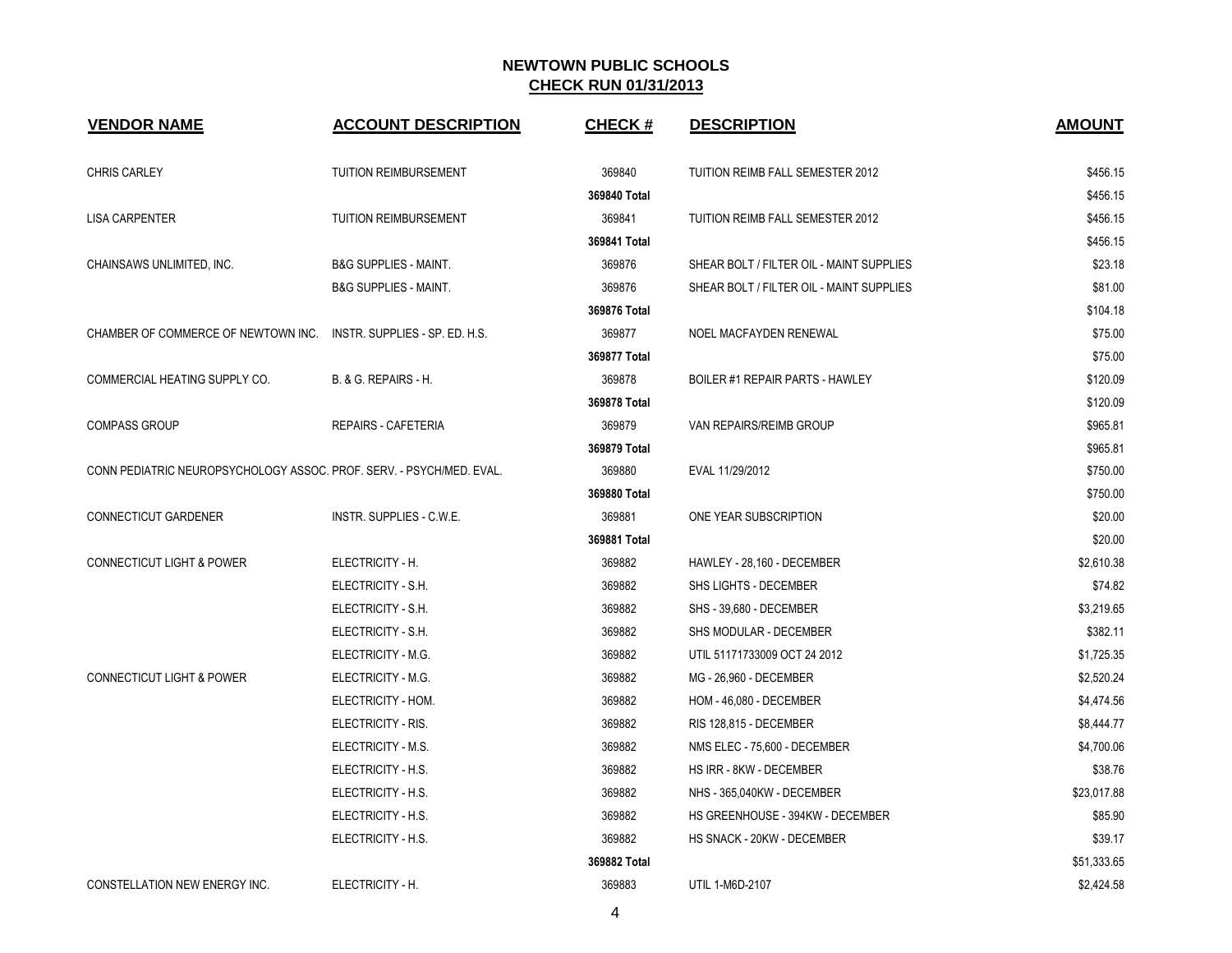| <b>VENDOR NAME</b>                   | <b>ACCOUNT DESCRIPTION</b>           | <b>CHECK#</b> | <b>DESCRIPTION</b>                  | <b>AMOUNT</b> |
|--------------------------------------|--------------------------------------|---------------|-------------------------------------|---------------|
|                                      | ELECTRICITY - S.H.                   | 369883        | UTIL 1-M7B-769                      | \$502.48      |
|                                      | ELECTRICITY - S.H.                   | 369883        | UTIL 1-M6D-2120                     | \$3,416.45    |
|                                      | ELECTRICITY - S.H.                   | 369883        | UTIL 1-M42-3006                     | \$12.68       |
|                                      | ELECTRICITY - S.H.                   | 369883        | UTIL 1-M42-3007                     | \$53.34       |
|                                      | ELECTRICITY - M.G.                   | 369883        | UTIL 1-M2M-1148                     | \$2,321.26    |
|                                      | ELECTRICITY - HOM.                   | 369883        | UTIL 1-M6D-2103                     | \$3,967.49    |
|                                      | ELECTRICITY - RIS.                   | 369883        | <b>UTIL 1-M7B-899</b>               | \$11,090.97   |
|                                      | ELECTRICITY - M.S.                   | 369883        | UTIL 1-M2M-4876                     | \$6,509.16    |
|                                      | ELECTRICITY - H.S.                   | 369883        | UTIL 1-M6D-2114                     | \$0.69        |
|                                      | ELECTRICITY - H.S.                   | 369883        | UTIL 1-M75-477                      | \$31,429.94   |
|                                      | ELECTRICITY - H.S.                   | 369883        | <b>UTIL 1-M7B-510</b>               | \$1.72        |
|                                      |                                      | 369883 Total  |                                     | \$61,730.76   |
| CONSULTING ENGINEERING SERVICES INC. | PROF. SERV. - B. & G.                | 369884        | CONSULTING SERVICES - HOM GENERATOR | \$1,106.93    |
|                                      |                                      | 369884 Total  |                                     | \$1,106.93    |
| <b>CORE REPROGRAPHICS</b>            | PROF. SERV. - B. & G.                | 369885        | BLUE PRINT COPIES - HOM GENERATOR   | \$287.04      |
|                                      |                                      | 369885 Total  |                                     | \$287.04      |
| COUNTY ELECTRIC CONSTRUCTION INC.    | <b>EMERGENCY REPAIRS - HOM.</b>      | 369886        | CONNECT TEMPORARY GENERATOR - HOM   | \$1,436.50    |
|                                      |                                      | 369886 Total  |                                     | \$1,436.50    |
| <b>CORINNE COX</b>                   | TUTORS - HOMEBOUND                   | 369887        | SERV 01/09/13 THRU 01/15/13 4.5HR   | \$157.50      |
|                                      | <b>TUTORS - HOMEBOUND</b>            | 369887        | SERV 01/07/13 THRU 01/18/13 12 HR.  | \$420.00      |
|                                      |                                      | 369887 Total  |                                     | \$577.50      |
| <b>CRYSTAL ROCK</b>                  | OFF. SUPPLIES - INFO. TECH.          | 369888        | Water for Technology -              | \$17.20       |
|                                      |                                      | 369888 Total  |                                     | \$17.20       |
| M.J. DALY, LLC                       | B. & G. REPAIRS - S.H.               | 369889        | CHECK LEAKING SPRINKLER HEAD - SH   | \$258.98      |
|                                      |                                      | 369889 Total  |                                     | \$258.98      |
| DANDY DISTRIBUTOS INC.               | INSTR. SUPPLIES - LIFE MAN./CULINARY | 369890        | <b>FOOD SUPPLIES</b>                | \$617.87      |
|                                      | INSTR. SUPPLIES - LIFE MAN./CULINARY | 369890        | <b>FOOD SUPPLIES</b>                | \$624.30      |
|                                      | INSTR. SUPPLIES - LIFE MAN./CULINARY | 369890        | <b>FOOD SUPPLIES</b>                | \$533.73      |
|                                      |                                      | 369890 Total  |                                     | \$1,775.90    |
| <b>LYNETTE DARIA</b>                 | STAFF TRAVEL - PUPIL SERV.           | 369891        | TRAVEL OCT 2012 THRU JAN 2013       | \$26.58       |
|                                      |                                      | 369891 Total  |                                     | \$26.58       |
| <b>STEPHEN DAWSON</b>                | STAFF TRAVEL - INFO. TECH.           | 369892        | TRAVEL NOV 2012                     | \$73.04       |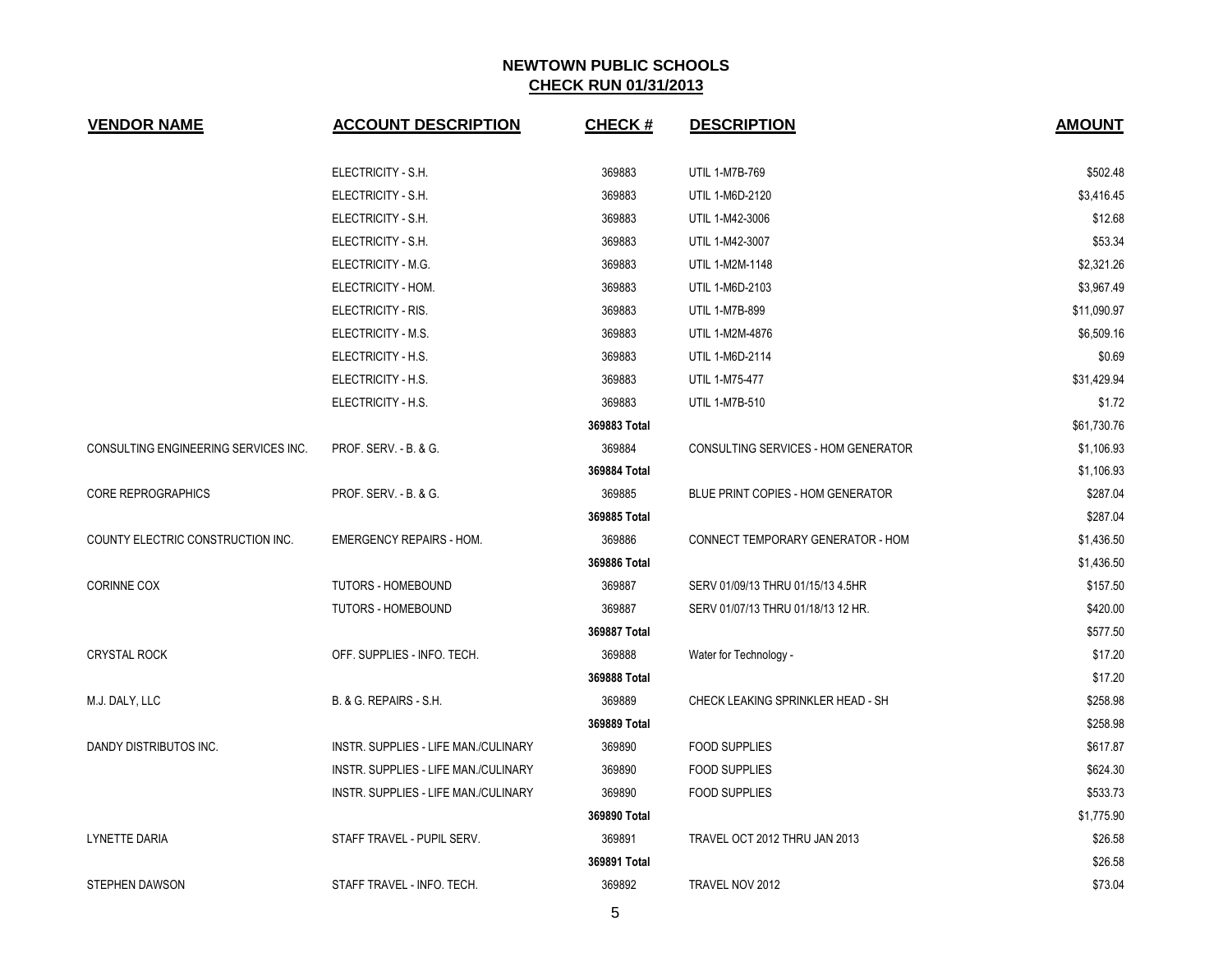| <b>VENDOR NAME</b>         | <b>ACCOUNT DESCRIPTION</b>  | <b>CHECK#</b> | <b>DESCRIPTION</b>                                                      | <b>AMOUNT</b> |
|----------------------------|-----------------------------|---------------|-------------------------------------------------------------------------|---------------|
|                            | STAFF TRAVEL - INFO. TECH.  | 369892        | TRAVEL DEC 2012                                                         | \$65.49       |
|                            |                             | 369892 Total  |                                                                         | \$138.53      |
| NATHALIE DE BRANTES        | OFF. SUPPLIES - ADMIN.      | 369893        | <b>STATIONARY</b>                                                       | \$78.85       |
|                            | INSTR. SUPPLIES - CLASSROOM | 369893        | <b>MEMORIAL PINS</b>                                                    | \$1,000.00    |
|                            | INSTR. SUPPLIES - CLASSROOM | 369893        | STATIONARY & FLOWERS                                                    | \$83.43       |
|                            |                             | 369893 Total  |                                                                         | \$1,162.28    |
| <b>TARA DEMERS</b>         | TUITION REIMBURSEMENT       | 369842        | TUITION REIMB FALL SEMESTER 2012                                        | \$456.15      |
|                            |                             | 369842 Total  |                                                                         | \$456.15      |
| JOANNA DIAZ                | TUITION REIMBURSEMENT       | 369843        | TUITION REIMB FALL SEMESTER 2012                                        | \$425.00      |
|                            |                             | 369843 Total  |                                                                         | \$425.00      |
| <b>CHARLES DUMAIS</b>      | STAFF TRAVEL - ADMIN.       | 369894        | <b>TRAVEL</b>                                                           | \$61.59       |
|                            |                             | 369894 Total  |                                                                         | \$61.59       |
| EAST HAVEN BUILDERS SUPPLY | B. & G. REPAIRS - H.        | 369895        | TRIM HEAD / SCREWS - HAWLEY REPAIRS                                     | \$67.11       |
|                            |                             | 369895 Total  |                                                                         | \$67.11       |
| <b>EAST RIVER ENERGY</b>   | FUEL OIL - GEN.             | 369896        | FUEL OIL 5037H                                                          | \$1,086.62    |
| <b>EAST RIVER ENERGY</b>   | FUEL OIL - GEN.             | 369896        | FUEL OIL 5037H                                                          | \$1,879.66    |
|                            | FUEL OIL - GEN.             | 369896        | OIL FOR MAINT - 278 GAL - JAN                                           | \$938.14      |
|                            | FUEL OIL - H.               | 369896        | FUEL OIL 5037H                                                          | \$13,505.14   |
|                            | FUEL OIL - H.               | 369896        | FUEL OIL 5037H                                                          | \$7,974.18    |
|                            | FUEL OIL - S.H.             | 369896        | FUEL OIL 5037H                                                          | \$6,600.73    |
|                            | FUEL OIL - M.G.             | 369896        | FUEL OIL 5037H                                                          | \$12,462.74   |
|                            | FUEL OIL - M.G.             | 369896        | MG OIL - 4,202 GAL - JAN                                                | \$14,180.06   |
|                            | FUEL OIL - HOM.             | 369896        | FUEL OIL 5037H                                                          | \$12,446.20   |
|                            | FUEL OIL - HOM.             | 369896        | OIL HOM - 3,001 GAL - JAN                                               | \$10,127.17   |
|                            | FUEL OIL - M.S.             | 369896        | FUEL OIL 5037H                                                          | \$16,400.55   |
|                            | FUEL OIL - M.S.             | 369896        | FUEL OIL 5037H                                                          | \$24,297.12   |
|                            | FUEL OIL - M.S.             | 369896        | OIL FOR NMS - 7,200 GAL - JAN                                           | \$24,297.12   |
|                            |                             | 369896 Total  |                                                                         | \$146,195.43  |
| <b>EPIC SPORTS</b>         | INSTR. SUPPLIES - P.E.      | 369897        | Champion Sports Badminton Nets 18-Ply 21 x 2.5 - E22369 - Black Netting | \$166.90      |
|                            | INSTR. SUPPLIES - P.E.      | 369897        | Shipping                                                                | \$19.04       |
|                            |                             | 369897 Total  |                                                                         | \$185.94      |
| <b>EXCEL TUTORING LLC</b>  | <b>TUTORS - HOMEBOUND</b>   | 369898        | <b>HOMEBOUND TUTORING</b>                                               | \$145.00      |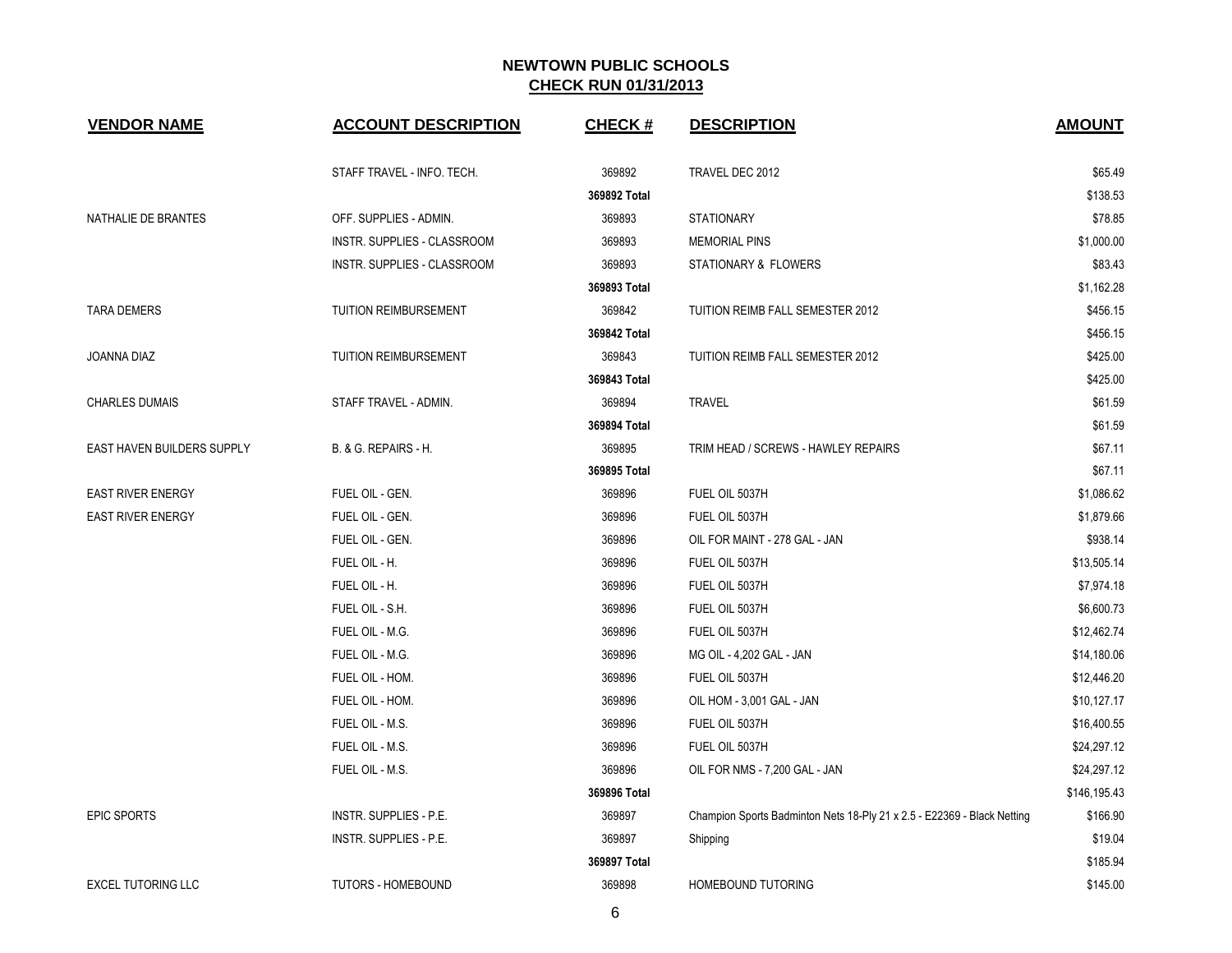| <b>VENDOR NAME</b>               | <b>ACCOUNT DESCRIPTION</b>        | <b>CHECK#</b> | <b>DESCRIPTION</b>                                      | <b>AMOUNT</b> |
|----------------------------------|-----------------------------------|---------------|---------------------------------------------------------|---------------|
|                                  | <b>TUTORS - HOMEBOUND</b>         | 369898        | HOMEBOUND TUTORING                                      | \$270.00      |
|                                  | <b>TUTORS - HOMEBOUND</b>         | 369898        | HOMEBOUND TUTORING                                      | \$350.00      |
|                                  | <b>TUTORS - HOMEBOUND</b>         | 369898        | HOMEBOUND TUTORING                                      | \$600.00      |
|                                  | <b>TUTORS - HOMEBOUND</b>         | 369898        | HOMEBOUND TUTORING                                      | \$1,002.50    |
|                                  | <b>TUTORS - HOMEBOUND</b>         | 369898        | HOMEBOUND TUTORING                                      | \$30.00       |
|                                  | <b>TUTORS - HOMEBOUND</b>         | 369898        | HOMEBOUND TUTORING                                      | \$140.00      |
|                                  | <b>TUTORS - HOMEBOUND</b>         | 369898        | HOMEBOUND TUTORING                                      | \$270.00      |
|                                  | <b>TUTORS - HOMEBOUND</b>         | 369898        | <b>HOMEBOUND TUTORING</b>                               | \$430.00      |
|                                  | <b>TUTORS - HOMEBOUND</b>         | 369898        | HOMEBOUND TUTORING                                      | \$395.00      |
|                                  | <b>TUTORS - HOMEBOUND</b>         | 369898        | <b>HOMEBOUND TUTORING</b>                               | \$683.55      |
|                                  | <b>TUTORS - HOMEBOUND</b>         | 369898        | <b>HOMEBOUND TUTORING</b>                               | \$30.00       |
|                                  |                                   | 369898 Total  |                                                         | \$4,346.05    |
| F & M ELECTRICAL SUPPLY CO. INC. | <b>B. &amp; G. REPAIRS - S.H.</b> | 369899        | STAIRWELL HANDLES - SH                                  | \$33.68       |
|                                  | <b>B. &amp; G. REPAIRS - S.H.</b> | 369899        | STAIRWELL HANDLES - SH                                  | \$84.20       |
|                                  | B. & G. REPAIRS - HOM.            | 369899        | EMERGE LIGHTING / GEN REPAIRS - HOM                     | \$330.24      |
|                                  | B. & G. REPAIRS - HOM.            | 369899        | EMERGE LIGHTING / GEN REPAIRS - HOM                     | \$558.24      |
|                                  | B. & G. REPAIRS - HOM.            | 369899        | EMERGE LIGHTING / GEN REPAIRS - HOM                     | \$605.71      |
|                                  | B. & G. REPAIRS - M.S.            | 369899        | ELECTRICAL REPAIR PARTS - NMS                           | \$116.55      |
|                                  | <b>B. &amp; G. REPAIRS - H.S.</b> | 369899        | ELECTRICAL REPAIR PARTS - NHS                           | \$155.60      |
|                                  | <b>EMERGENCY REPAIRS - GEN.</b>   | 369899        | CHARGING UNIT FOR FORKLIFT-WAREHOUSE                    | \$651.43      |
|                                  |                                   | 369899 Total  |                                                         | \$2,535.65    |
| <b>FEDERAL PUBLISHING</b>        | STAFF TRAIN. - B&G ADMIN.         | 369900        | 2012 OSHA/EPA JOURNAL FOR FACILITY SVCS                 | \$190.10      |
|                                  |                                   | 369900 Total  |                                                         | \$190.10      |
| <b>LIESL FRESSOLA</b>            | <b>TUITION REIMBURSEMENT</b>      | 369844        | TUITION REIMB FALL SEMESTER 2012                        | \$456.15      |
|                                  |                                   | 369844 Total  |                                                         | \$456.15      |
| <b>BARBARA GASPARINE</b>         | OFF. SUPPLIES - ADMIN.            | 369901        | ADMIN SUPPLIES SYMPATHY LESSON                          | \$107.40      |
|                                  |                                   | 369901 Total  |                                                         | \$107.40      |
| GERONNURSING & RESPITE CARE INC. | PROF. SERV. - HEALTH ELEM/RIS     | 369902        | <b>STARR SERVICES</b>                                   | \$1,935.76    |
|                                  | PROF. SERV. - HEALTH ELEM/RIS     | 369902        | <b>STARR SERVICES</b>                                   | \$834.38      |
|                                  |                                   | 369902 Total  |                                                         | \$2,770.14    |
| <b>GLOBAL MECHANICAL LLC</b>     | <b>B&amp;G CONTRACTED SERV.</b>   | 369903        | HVAC PREV MAINT - F WING NHS 2012-2013 BILLED QUARTERLY | \$7,200.00    |
| GLOBAL MECHANICAL LLC            | <b>B&amp;G CONTRACTED SERV.</b>   | 369903        | HVAC PREVENT MAINT CONTRACT - HOM 2012-2013             | \$6,875.00    |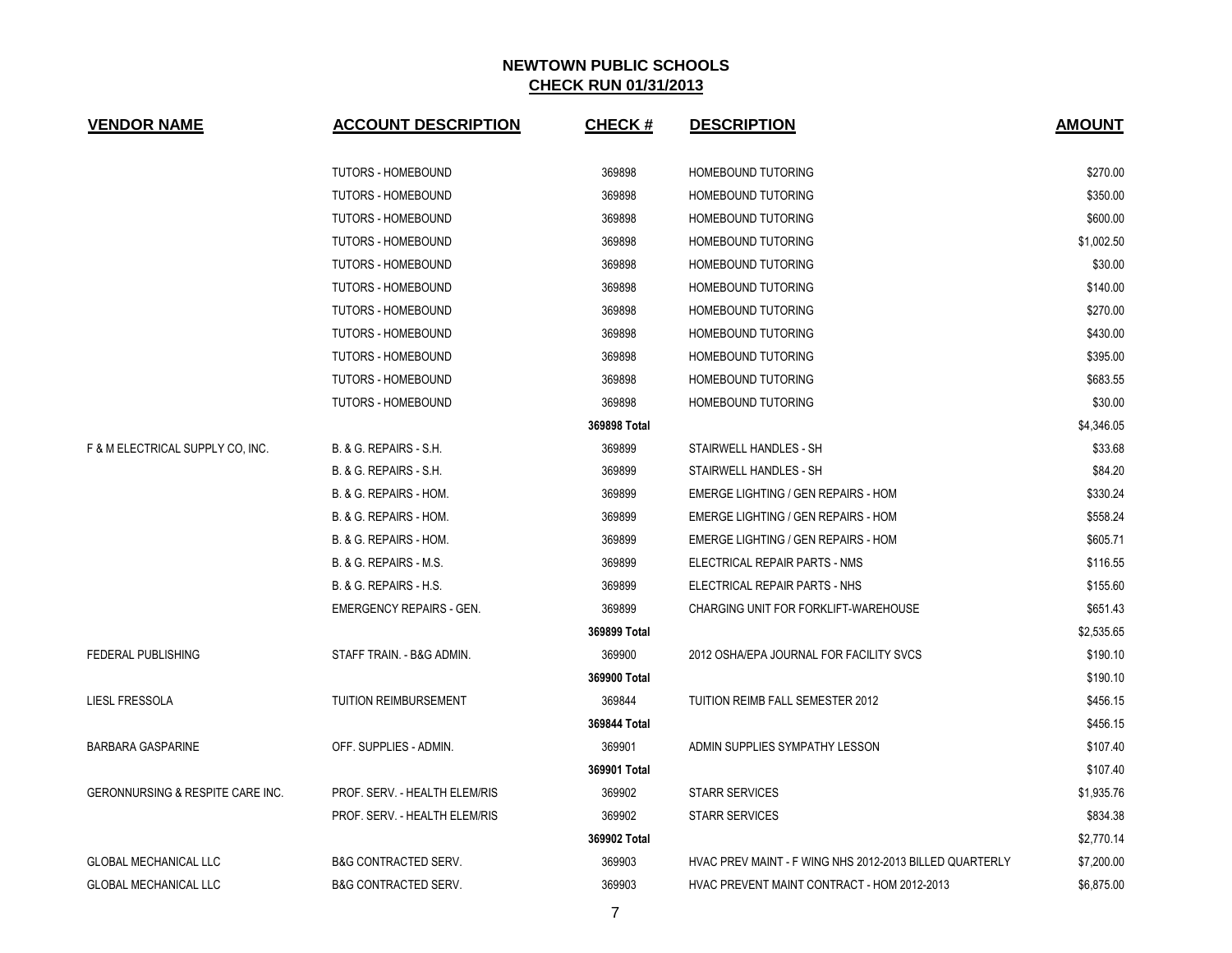| <b>VENDOR NAME</b>                | <b>ACCOUNT DESCRIPTION</b>          | <b>CHECK#</b> | <b>DESCRIPTION</b>                                                  | <b>AMOUNT</b> |
|-----------------------------------|-------------------------------------|---------------|---------------------------------------------------------------------|---------------|
|                                   |                                     | 369903 Total  |                                                                     | \$14,075.00   |
| GOLDIE AND LIBRO MUSIC CENTER LLC | <b>REPAIRS - MUSIC</b>              | 369904        | <b>REPAIRS OF INSTRUMENTS</b>                                       | \$175.00      |
|                                   | <b>REPAIRS - MUSIC</b>              | 369904        | <b>REPAIRS OF INSTRUMENTS</b>                                       | \$225.00      |
|                                   | <b>REPAIRS - MUSIC</b>              | 369904        | <b>REPAIRS OF INSTRUMENTS</b>                                       | \$200.00      |
|                                   | INSTR. SUPPLIES - MUSIC             | 369904        | TAMBOURINE PROFESSIONAL                                             | \$54.50       |
|                                   |                                     | 369904 Total  |                                                                     | \$654.50      |
| GOVCONNECTION, INC.               | INSTR. SUPPLIES - CLASSROOM         | 369905        | 05A BLACK PRINT CARTRIDGE FOR HP LASERJET P2035                     | \$324.00      |
|                                   | INSTR. SUPPLIES - INFO. TECH.       | 369905        | HP Office Jet Pro 8100 Item # 13256304 MFG. Part # CM752A#B1H       | \$299.97      |
|                                   |                                     | 369905 Total  |                                                                     | \$623.97      |
| <b>GRAINGER</b>                   | <b>B&amp;G SUPPLIES - MAINT.</b>    | 369906        | LED MOISTURE METER / MAINTENANCE CART / SHANK SET                   | \$231.08      |
|                                   | <b>B&amp;G SUPPLIES - MAINT.</b>    | 369906        | LED MOISTURE METER / MAINTENANCE CART / SHANK SET                   | \$144.68      |
|                                   | <b>B&amp;G SUPPLIES - MAINT.</b>    | 369906        | LED MOISTURE METER / MAINTENANCE CART / SHANK SET                   | \$23.37       |
|                                   | <b>B&amp;G SUPPLIES - MAINT.</b>    | 369906        | LED MOISTURE METER / MAINTENANCE CART / SHANK SET                   | \$399.89      |
|                                   | <b>B&amp;G SUPPLIES - MAINT.</b>    | 369906        | LED MOISTURE METER / MAINTENANCE CART / SHANK SET                   | \$242.68      |
|                                   | <b>B. &amp; G. REPAIRS - M.G.</b>   | 369906        | <b>BOILER REPAIRS - MG</b>                                          | \$126.82      |
|                                   | B. & G. REPAIRS - M.G.              | 369906        | <b>BOILER REPAIRS - MG</b>                                          | \$122.49      |
|                                   | B. & G. REPAIRS - M.S.              | 369906        | <b>BATHROOM REPAIRS - NMS</b>                                       | \$104.72      |
|                                   | B. & G. REPAIRS - M.S.              | 369906        | <b>BATHROOM REPAIRS - NMS</b>                                       | \$362.12      |
|                                   |                                     | 369906 Total  |                                                                     | \$1,757.85    |
| <b>TERESA L. GREENFIELD</b>       | POSTAGE - ADMIN.                    | 369907        | POSTAGE / MAILING                                                   | \$91.30       |
|                                   |                                     | 369907 Total  |                                                                     | \$91.30       |
| <b>GROLIER ONLINE</b>             | STAFF TRAIN. - LIBRARY              | 369908        | One year subscription to Expert Space April 5, 2013 - April 5, 2014 | \$524.00      |
|                                   |                                     | 369908 Total  |                                                                     | \$524.00      |
| HAT CITY PAPER & SUPPLY CO.       | <b>B&amp;G SUPPLIES - CUSTODIAL</b> | 369909        | DISINFECTANT SPRAY, PAPER PRODUCTS, BURNISHING PADS,                | \$1,638.12    |
|                                   | <b>B&amp;G SUPPLIES - CUSTODIAL</b> | 369909        | DISINFECTANT SPRAY, PAPER PRODUCTS,                                 | \$1,356.39    |
|                                   | <b>B&amp;G SUPPLIES - CUSTODIAL</b> | 369909        | DISINFECTANT SPRAY, PAPER PRODUCTS, BURNISHING PADS,                | \$3,036.04    |
|                                   | <b>B&amp;G SUPPLIES - CUSTODIAL</b> | 369909        | DISINFECTANT SPRAY, PAPER PRODUCTS, BURNISHING PADS,                | \$282.54      |
|                                   | <b>B&amp;G SUPPLIES - CUSTODIAL</b> | 369909        | DISINFECTANT SPRAY, PAPER PRODUCTS,                                 | \$3,788.00    |
|                                   |                                     | 369909 Total  |                                                                     | \$10,101.09   |
| <b>HATCH</b>                      | INSTR. SUPPLIES - MUSIC             | 369910        | 10 inch DJEMBE Drum (8 inch head) - F510083                         | \$59.97       |
|                                   | INSTR. SUPPLIES - MUSIC             | 369910        | Shipping                                                            | \$41.98       |
|                                   | <b>INSTR. SUPPLIES - MUSIC</b>      | 369910        | 10 inch DJEMBE Drum (8 inch head) - F510083                         | \$219.89      |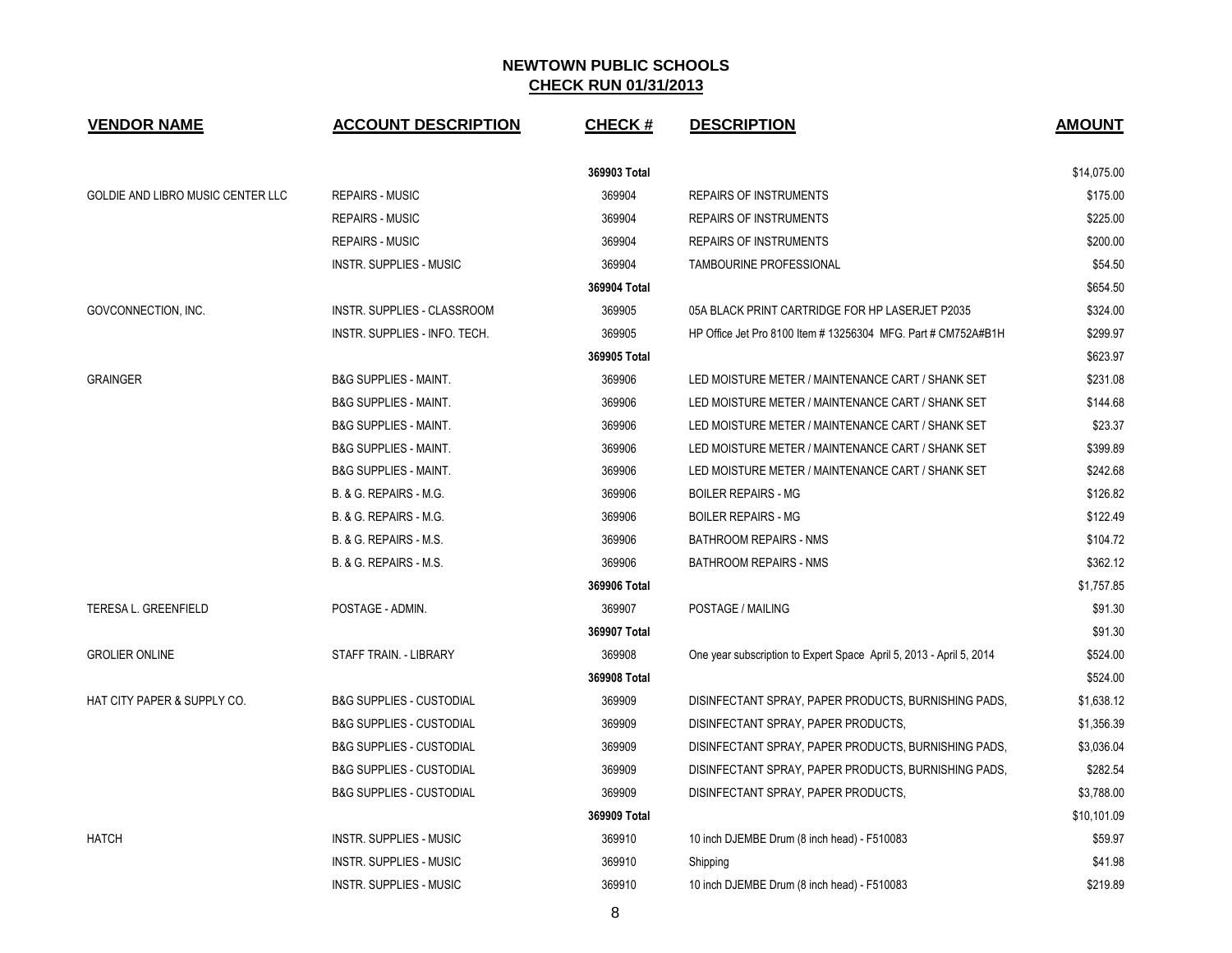| <b>VENDOR NAME</b>               | <b>ACCOUNT DESCRIPTION</b>              | <b>CHECK#</b> | <b>DESCRIPTION</b>                                                    | <b>AMOUNT</b> |
|----------------------------------|-----------------------------------------|---------------|-----------------------------------------------------------------------|---------------|
|                                  |                                         | 369910 Total  |                                                                       | \$321.84      |
| <b>HESS CORPORATION</b>          | <b>PROPANE &amp; NATURAL GAS - RIS.</b> | 369911        | RIS BOILER - PROPANE SUPPLY 11,574.6                                  | \$9,350.78    |
|                                  | PROPANE & NATURAL GAS - M.S.            | 369911        | MS PROPANE SUPPLY - 259.7 CCF - DEC                                   | \$209.81      |
|                                  |                                         | 369911 Total  |                                                                       | \$9,560.59    |
| <b>HI-TECH MOBILE WASH</b>       | <b>B&amp;G CONTRACTED SERV.</b>         | 369912        | KITCHEN EXHAUST CLEANING - ALL SCHOOLS                                | \$4,000.00    |
|                                  |                                         | 369912 Total  |                                                                       | \$4,000.00    |
| HOMETOWN TOOL LLC                | B. & G. REPAIRS - S.H.                  | 369913        | DRILL BITS / GROUT BLADES - REPAIR SUPPLIES FOR CHALK HILL SCH        | \$29.99       |
|                                  | B. & G. REPAIRS - S.H.                  | 369913        | DRILL BITS / GROUT BLADES - REPAIR SUPPLIES FOR CHALK HILL SCH        | \$298.99      |
|                                  |                                         | 369913 Total  |                                                                       | \$328.98      |
| HOUGHTON MIFFLIN COMPANY         | TEXTBOOKS - CURR. DEVELOP.              | 369914        | Textbooks: HS Solomon Biology copies with Course mate Premium Website | \$375.00      |
|                                  | TEXTBOOKS - CURR. DEVELOP.              | 369914        | <b>SHIPPING</b>                                                       | \$30.00       |
|                                  |                                         | 369914 Total  |                                                                       | \$405.00      |
| <b>SUZANNE HURLEY</b>            | TUITION REIMBURSEMENT                   | 369845        | TUITION REIMB FALL SEMESTER 2012                                      | \$456.15      |
|                                  |                                         | 369845 Total  |                                                                       | \$456.15      |
| <b>KRISTEN JACKSON</b>           | STAFF TRAVEL - SP. ED. PREK-8           | 369915        | TRAVEL DEC 2012 & JAN 2013                                            | \$137.16      |
|                                  |                                         | 369915 Total  |                                                                       | \$137.16      |
| RACHEL KALISH                    | PROF. SERV. - SP/HEAR.                  | 369916        | STARR SPEECH SERVICES 10HRS/WK. X 37 WKS.                             | \$900.00      |
|                                  |                                         | 369916 Total  |                                                                       | \$900.00      |
| KAMCO SUPPLY CORP OF NEW ENGLAND | <b>B&amp;G SUPPLIES - MAINT.</b>        | 369917        | SAW BLADES - MAINT SUPPLIES                                           | \$142.00      |
| KAMCO SUPPLY CORP OF NEW ENGLAND | <b>B&amp;G SUPPLIES - MAINT.</b>        | 369917        | SAW BLADES - MAINT SUPPLIES                                           | \$39.68       |
|                                  |                                         | 369917 Total  |                                                                       | \$181.68      |
| THE KENNEDY CENTER, INC.         | PROF. SERV. - TRANSITIONAL              | 369918        | <b>TRANS SERVICES</b>                                                 | \$5,500.00    |
|                                  |                                         | 369918 Total  |                                                                       | \$5,500.00    |
| KINSLEY POWER SYSTEMS            | <b>EMERGENCY REPAIRS - HOM.</b>         | 369919        | <b>BREAKER TRIPPED - HOM GENERATOR</b>                                | \$2,750.00    |
|                                  |                                         | 369919 Total  |                                                                       | \$2,750.00    |
| CARLA LARRACUENTE                | <b>TUITION REIMBURSEMENT</b>            | 369846        | TUITION REIMB FALL SEMESTER 2012                                      | \$720.00      |
|                                  |                                         | 369846 Total  |                                                                       | \$720.00      |
| LEAHY'S FUELS INC.               | PROPANE & NATURAL GAS - S.H.            | 369920        | SHS PROPANE FOR PILOT LIGHT - JAN                                     | \$1,246.49    |
|                                  | PROPANE & NATURAL GAS - M.G.            | 369920        | MG KITCHEN - 183.8CCF - DECEMBER                                      | \$457.66      |
|                                  |                                         | 369920 Total  |                                                                       | \$1,704.15    |
| LEW WHITE APPLIANCES             | <b>REPAIRS - ADMIN.</b>                 | 369921        | Replacement refrigerator for FACS. Please send check to NMS.          | \$759.00      |
|                                  |                                         | 369921 Total  |                                                                       | \$759.00      |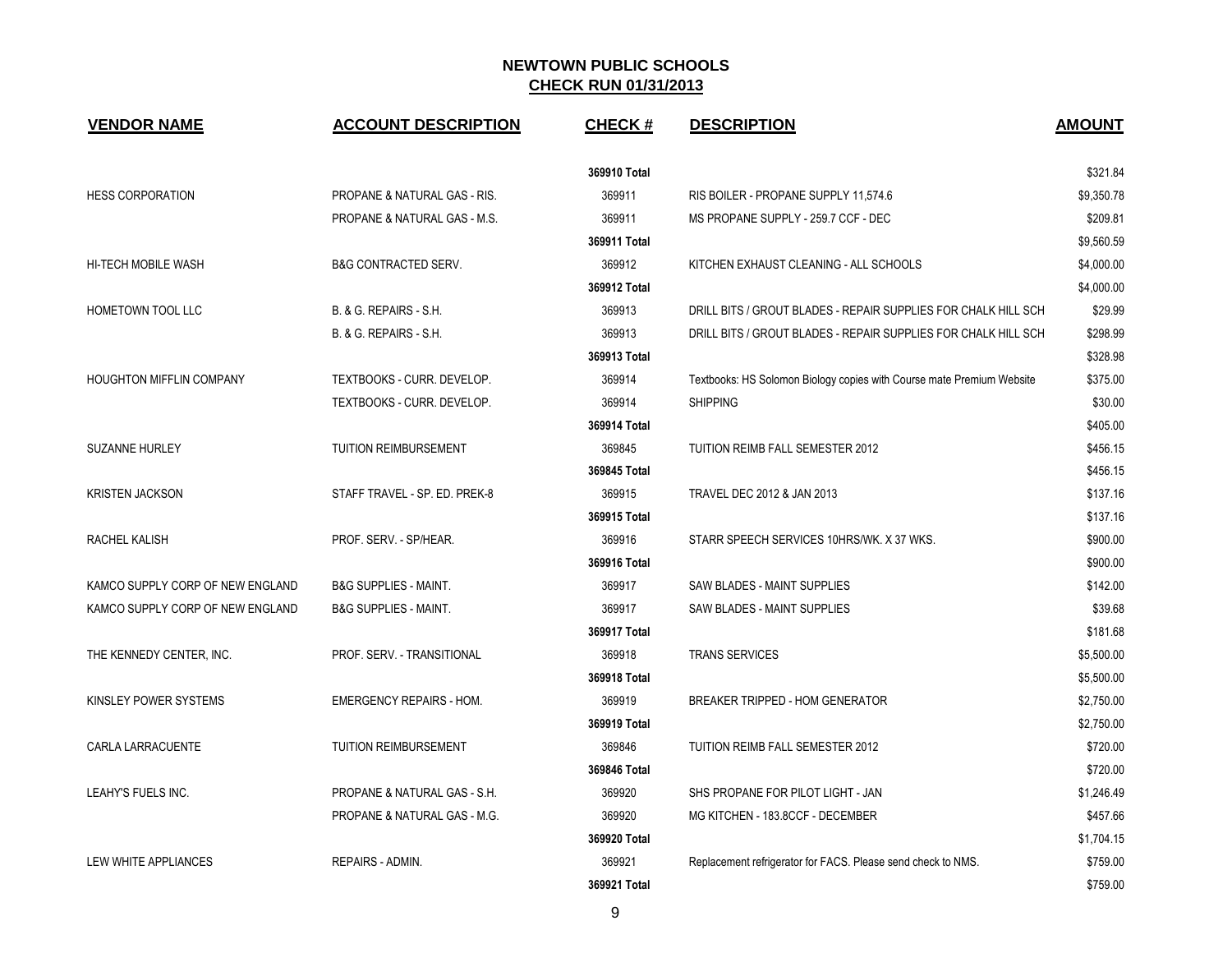| <b>VENDOR NAME</b>                 | <b>ACCOUNT DESCRIPTION</b>        | <b>CHECK#</b> | <b>DESCRIPTION</b>                                                  | <b>AMOUNT</b> |
|------------------------------------|-----------------------------------|---------------|---------------------------------------------------------------------|---------------|
| LINDQUIST SECURITY TECHNOLOGIES    | B. & G. REPAIRS - RIS.            | 369922        | INSTALL DOOR WITH GLASS WINDOW - RIS                                | \$2,560.00    |
|                                    | <b>B. &amp; G. REPAIRS - M.S.</b> | 369922        | LIBRARY DOOR - NMS                                                  | \$480.00      |
|                                    | B. & G. REPAIRS - H.S.            | 369922        | DOOR REPAIRS - NHS                                                  | \$399.00      |
|                                    | B. & G. REPAIRS - S.H.            | 369922        | BATHROOM RENO - SH                                                  | \$175.20      |
|                                    | B. & G. REPAIRS - S.H.            | 369922        | BATHROOM RENO - SH                                                  | \$89.70       |
|                                    |                                   | 369922 Total  |                                                                     | \$3,703.90    |
| MANKA CONSTRUCTION & REMOLDING LLC | B. & G. REPAIRS - S.H.            | 369923        | CARPENTRY LABOR - CHALK HILL RENO                                   | \$900.00      |
|                                    |                                   | 369923 Total  |                                                                     | \$900.00      |
| WENDY D. MARANS, M.S., CCC/SLP     | PROF. SERV. - SP/HEAR.            | 369924        | PPT SERV                                                            | \$640.00      |
|                                    |                                   | 369924 Total  |                                                                     | \$640.00      |
| W.B. MASON., INC.                  | OFF. SUPPLIES - BUS. SERV.        | 369925        | SUPPLIES 2012/13                                                    | \$150.63      |
|                                    | OFF. SUPPLIES - BUS. SERV.        | 369925        | <b>SUPPLIES 2012/13</b>                                             | (\$18.00)     |
|                                    | OFF. SUPPLIES - BUS. SERV.        | 369925        | SUPPLIES 2012/13                                                    | \$246.89      |
|                                    | OFF. SUPPLIES - BUS. SERV.        | 369925        | SUPPLIES 2012/13                                                    | (\$12.00)     |
|                                    | OFF. SUPPLIES - BUS. SERV.        | 369925        | SUPPLIES 2012/13                                                    | (\$18.00)     |
|                                    | OFF. SUPPLIES - BUS. SERV.        | 369925        | SUPPLIES 2012/13                                                    | \$168.47      |
|                                    | INSTR. SUPPLIES - CLASSROOM       | 369925        | Balt carral, Item BALT-89845E. Priced per Rob Manowitz.             | \$430.00      |
|                                    | INSTR. SUPPLIES - CLASSROOM       | 369925        | Shipping                                                            | \$52.00       |
|                                    | OFF. SUPPLIES - ADMIN.            | 369925        | Copy Paper - Hammermill Copier Plus                                 | \$569.85      |
|                                    | OFF. SUPPLIES - ADMIN.            | 369925        | Copy Paper - Hammermill Copier Plus                                 | \$37.99       |
|                                    | OFF. SUPPLIES - ADMIN.            | 369925        | Copy Paper - Hammermill Copier Plus                                 | (\$37.99)     |
|                                    | OFF. SUPPLIES - ADMIN.            | 369925        | Copy Paper - Hammermill Copier Plus                                 | \$379.90      |
|                                    | INSTR. SUPPLIES - CLASSROOM       | 369925        | Copy Paper - Hammermill Copier Plus  Free shipping                  | \$5,698.50    |
|                                    | INSTR. SUPPLIES - CLASSROOM       | 369925        | Puffs White Facial Tissues PAG-34457CT<br><b>Bob Manowitz Quote</b> | \$659.90      |
|                                    | INSTR. SUPPLIES - CLASSROOM       | 369925        | See attached list for paper order. Thank you.                       | \$2,785.80    |
|                                    | <b>INSTR. SUPPLIES - ENGLISH</b>  | 369925        | SMD 87865 Lavender Folders for New School Wide Department Chair     | \$127.56      |
|                                    | INSTR. SUPPLIES - SP. ED. PREK-8  | 369925        | <b>CARTRIDGES HEWCB436A</b>                                         | \$159.98      |
|                                    | INSTR. SUPPLIES - SP. ED. PREK-8  | 369925        | FILE FOLDERS SMD14547                                               | \$179.96      |
|                                    | INSTR. SUPPLIES - SP. ED. PREK-8  | 369925        | STENO PADS UNV96920                                                 | \$47.76       |
|                                    | EQUIPMENT - DISTRICT FURNITURE    | 369925        | 10-MID BACK TASK CHAIRS - HOM                                       | \$850.00      |
|                                    | <b>INSTR. SUPPLIES - SCIENCE</b>  | 369925        | CD-R IMN17301 (50)                                                  | \$12.99       |
|                                    | <b>INSTR. SUPPLIES - ENGLISH</b>  | 369925        | Colored Files UNV 10506 (100) Assorted                              | \$59.40       |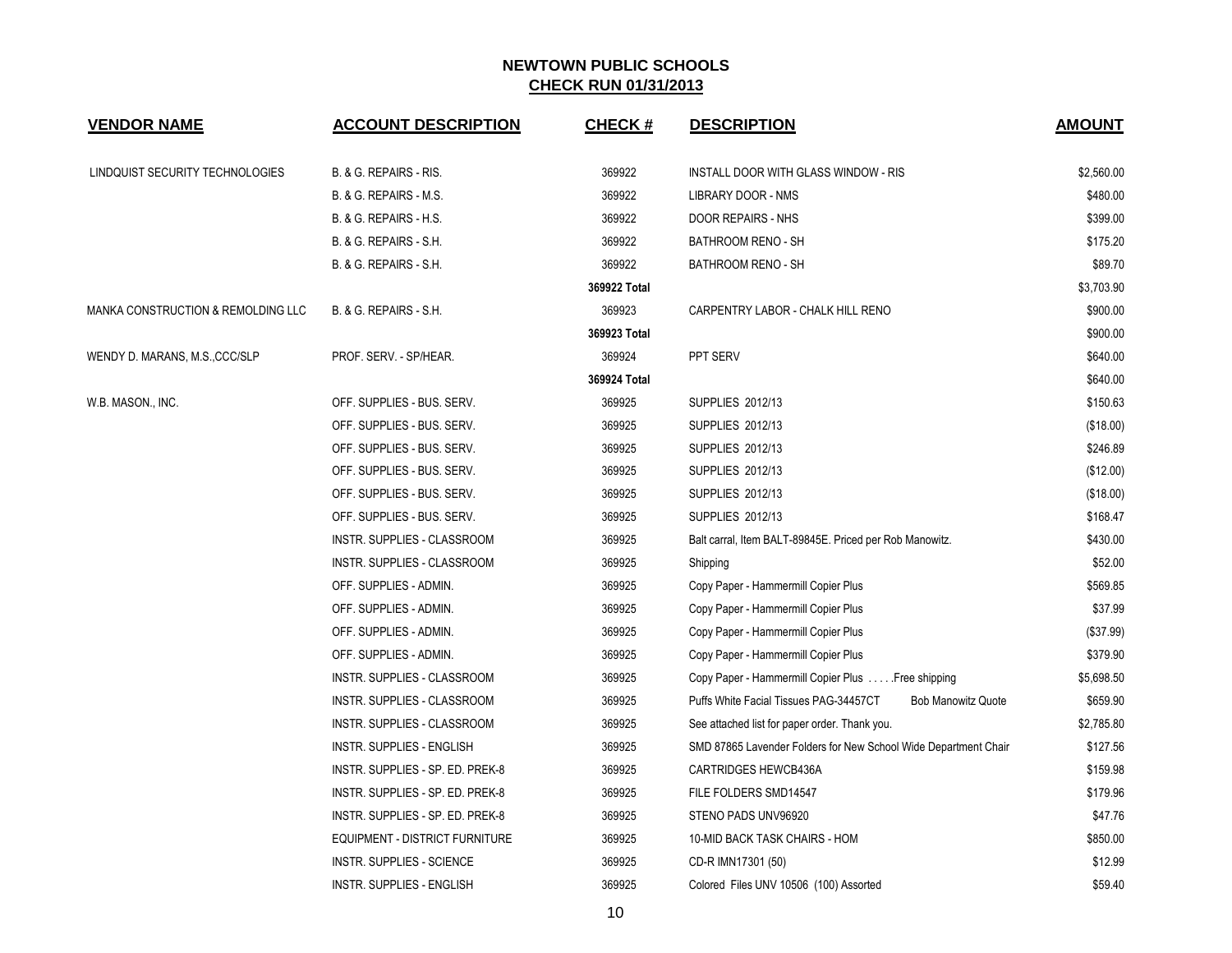| <b>VENDOR NAME</b>                                        | <b>ACCOUNT DESCRIPTION</b>          | <b>CHECK#</b> | <b>DESCRIPTION</b>                                           | <b>AMOUNT</b> |
|-----------------------------------------------------------|-------------------------------------|---------------|--------------------------------------------------------------|---------------|
|                                                           | INSTR. SUPPLIES - ENGLISH           | 369925        | PAP 4621401 Black Stick Pens (60)                            | \$23.16       |
|                                                           | <b>INSTR. SUPPLIES - ENGLISH</b>    | 369925        | PAP 4621501 Blue Stick Pens (60)                             | \$23.16       |
|                                                           |                                     | 369925 Total  |                                                              | \$12,577.91   |
| MCKENNEY MECHANICAL CONTRACTORS INC. B. & G. REPAIRS - H. |                                     | 369926        | BOILER REPAIRS 48 BUILDING - HAWLEY                          | \$3,287.06    |
|                                                           | B. & G. REPAIRS - M.G.              | 369926        | <b>BOILER #2 REPAIRS - MG</b>                                | \$835.00      |
|                                                           | B. & G. REPAIRS - HOM.              | 369926        | REPAIR SMALL BOILER - HOM                                    | \$573.20      |
|                                                           | B. & G. REPAIRS - M.S.              | 369926        | <b>BOILER #4 REPAIRS - NMS</b>                               | \$1,631.90    |
|                                                           | B. & G. REPAIRS - H.S.              | 369926        | <b>BOILER #2 REPAIRS - NHS</b>                               | \$811.96      |
|                                                           |                                     | 369926 Total  |                                                              | \$7,139.12    |
| <b>MELIORA ACADEMY INC.</b>                               | TUITION - OUT-OF-DISTRICT           | 369927        |                                                              | \$28,405.00   |
|                                                           |                                     | 369927 Total  |                                                              | \$28,405.00   |
| <b>MATTHEW MEMOLI</b>                                     | <b>TUITION REIMBURSEMENT</b>        | 369847        | TUITION REIMB FALL SEMESTER 2012                             | \$456.15      |
|                                                           |                                     | 369847 Total  |                                                              | \$456.15      |
| <b>JESSICA METZ</b>                                       | <b>TUITION REIMBURSEMENT</b>        | 369848        | TUITION REIMB FALL SEMESTER 2012                             | \$425.00      |
|                                                           |                                     | 369848 Total  |                                                              | \$425.00      |
| <b>MOORE MEDICAL</b>                                      | <b>B&amp;G SUPPLIES - CUSTODIAL</b> | 369928        | NON-LATEX GLOVES - CUST SUPPLIES                             | \$606.50      |
|                                                           |                                     | 369928 Total  |                                                              | \$606.50      |
| THOMAS M. MORRIS                                          | CONTRACTED SERV. - MUSIC            | 369929        | PIANO ACCOMPANISTS PERFORMANCE AND REHEARSAL                 | \$300.00      |
|                                                           |                                     | 369929 Total  |                                                              | \$300.00      |
| E. A. MORSE & CO. INC.                                    | <b>REPAIRS - CUSTODIAL</b>          | 369930        | <b>CUSTODIAL MACHINE REPAIRS</b>                             | \$254.80      |
|                                                           | <b>REPAIRS - CUSTODIAL</b>          | 369930        | <b>CUSTODIAL MACHINE REPAIRS</b>                             | \$1,961.42    |
|                                                           | <b>REPAIRS - CUSTODIAL</b>          | 369930        | <b>CUSTODIAL MACHINE REPAIRS</b>                             | \$379.96      |
|                                                           | <b>REPAIRS - CUSTODIAL</b>          | 369930        | <b>CUSTODIAL MACHINE REPAIRS</b>                             | \$1,778.34    |
|                                                           |                                     | 369930 Total  |                                                              | \$4,374.52    |
| MUSIC & ARTS CENTER, INC.                                 | <b>INSTR. SUPPLIES - MUSIC</b>      | 369931        | For Orchestra supplies throughout the school year, Mr. Hedin | \$40.00       |
|                                                           | INSTR. SUPPLIES - MUSIC             | 369931        | For Orchestra supplies throughout the school year, Mr. Hedin | \$36.00       |
|                                                           |                                     | 369931 Total  |                                                              | \$76.00       |
| LISA NARAYANAN                                            | <b>INSTR. SUPPLIES - SCIENCE</b>    | 369547        | <b>SCIENCE SUPPLIES</b>                                      | (\$42.14)     |
|                                                           |                                     | 369547 Total  |                                                              | (\$42.14)     |
|                                                           | <b>INSTR. SUPPLIES - SCIENCE</b>    | 369932        | REPLACE VD CHK #369547 (LOST)                                | \$42.14       |
|                                                           |                                     | 369932 Total  |                                                              | \$42.14       |
| NATIONAL HOME GARDENING CLUB                              | INSTR. SUPPLIES - C.W.E.            | 369933        | YEAR SUBSCRIPTION TO GARDENING HOW TO                        | \$20.00       |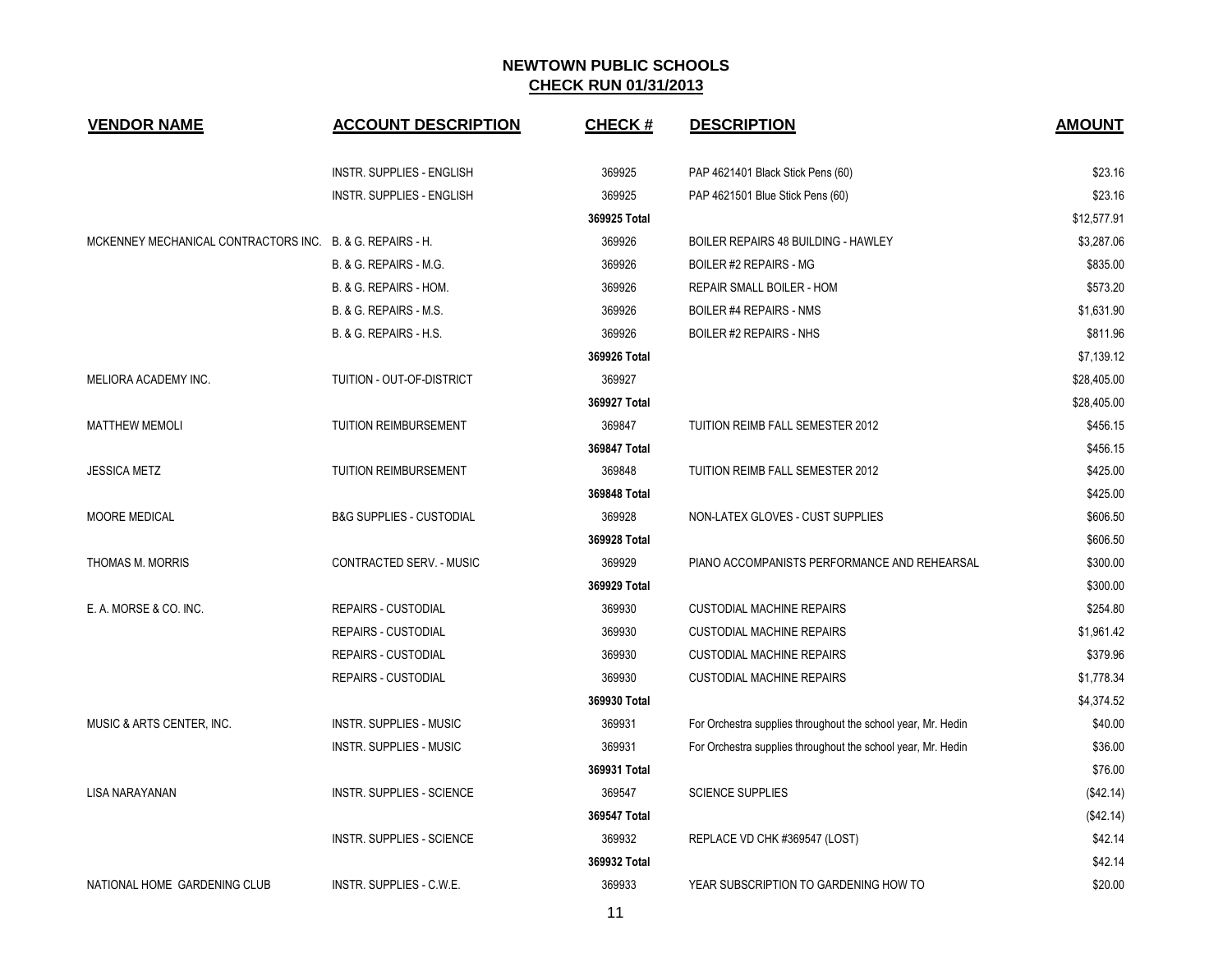| <b>VENDOR NAME</b>           | <b>ACCOUNT DESCRIPTION</b>             | <b>CHECK#</b> | <b>DESCRIPTION</b>                                                        | <b>AMOUNT</b> |
|------------------------------|----------------------------------------|---------------|---------------------------------------------------------------------------|---------------|
|                              |                                        | 369933 Total  |                                                                           | \$20.00       |
| NEOPOST NEW ENGLAND          | OFF. SUPPLIES - BUS. SERV.             | 369934        | <b>INK CARTRIDGE</b>                                                      | \$187.00      |
|                              |                                        | 369934 Total  |                                                                           | \$187.00      |
| <b>NEWTOWN DELI</b>          | INSTR. SUPPLIES - CLASSROOM            | 369935        | EARLY RELEASE DAY STAFF MEETING LUNCHEON                                  | \$1,635.00    |
|                              |                                        | 369935 Total  |                                                                           | \$1,635.00    |
| NEWTOWN FLORIST OF CT, LLC   | OFF. SUPPLIES - SUPER.                 | 369936        | ARRANGEMENT 12/17/12                                                      | \$51.00       |
|                              |                                        | 369936 Total  |                                                                           | \$51.00       |
| NEWTOWN FOOD SERVICE         | OFF. SUPPLIES - SUPER.                 | 369937        | KINDERGARTEN LUNCHES 12/14/12                                             | \$232.20      |
|                              | OFF. SUPPLIES - ADMIN.                 | 369937        | Professional Development refreshments Invoice 10161                       | \$27.75       |
|                              |                                        | 369937 Total  |                                                                           | \$259.95      |
| NEWTOWN MIDDLE SCHOOL        | CONTRACTED SERV. - SPORTS              | 369938        | For payment of referees and umpires for basketball and softball/baseball. | \$232.96      |
|                              |                                        | 369938 Total  |                                                                           | \$232.96      |
| NEWTOWN POWER EQUIPMENT INC. | REPAIRS - MAINT.                       | 369939        | SHOP CHAINSAW REPAIRS - MAINT                                             | \$34.99       |
|                              | REPAIRS - MAINT.                       | 369939        | SHOP CHAINSAW REPAIRS - MAINT                                             | \$9.00        |
|                              |                                        | 369939 Total  |                                                                           | \$43.99       |
| TOWN OF NEWTOWN              | EMPLOY. CONTRIB. DUE MEDICAL RESERVE   | 369940        | OCT THRU DEC 2012 MEDICAL INSURANCE                                       | \$571,719.69  |
|                              | OTHER OFFSETS DUE MEDICAL RESERVE      | 369940        | OCT THRU DEC 2012 MEDICAL INSURANCE                                       | \$100,605.01  |
|                              | EMPLOYEE CONTRIBUTE DUE DENTAL RESERVE | 369940        | OCT THRU DEC 2012 DENTAL INSURANCE                                        | \$34,308.54   |
|                              | OTHER OFFSETS DUE DENTAL RESERVE       | 369940        | OCT THRU DEC 2012 DENTAL INSURANCE                                        | \$7,106.80    |
|                              |                                        | 369940 Total  |                                                                           | \$713,740.04  |
| NUTMEG TIME INC.             | CONTRACTED SERV. - GUIDANCE            | 369941        | One year contract for maintenance agreement or time clock. NO SHIPPING    | \$93.00       |
|                              |                                        | 369941 Total  |                                                                           | \$93.00       |
| PALOS SPORTS INC.            | INSTR. SUPPLIES - P.E.                 | 369942        | Instructional supplies - PE - includes shipping                           | \$161.83      |
|                              |                                        | 369942 Total  |                                                                           | \$161.83      |
| PYM-G                        | REPAIRS - INFO. TECH.                  | 369943        | HP LaserJet Pro 400 Printer - 9222451 Mfg. Part NO. CZ195A#BGJ            | \$558.00      |
|                              | REPAIRS - INFO. TECH.                  | 369943        | HP LaserJet Pro P1606DN Printer 806                                       | \$388.00      |
|                              |                                        | 369943 Total  |                                                                           | \$946.00      |
| <b>KAREN PELLETREAU</b>      | OFF. SUPPLIES - ADMIN.                 | 369944        | GIFTS FOR GRIEF COUNSELOR                                                 | \$23.47       |
|                              |                                        | 369944 Total  |                                                                           | \$23.47       |
| J.W. PEPPER & SON INC.       | <b>INSTR. SUPPLIES - MUSIC</b>         | 369945        | SOUND OF SILENCE- LA LLUVIA                                               | \$1.90        |
|                              | <b>INSTR. SUPPLIES - MUSIC</b>         | 369945        | SOUND OF SILENCE- LA LLUVIA                                               | \$316.24      |
|                              | <b>INSTR. SUPPLIES - MUSIC</b>         | 369945        | BLUE IN GREEN - SWIMMING WITH THE SHARKS                                  | \$114.99      |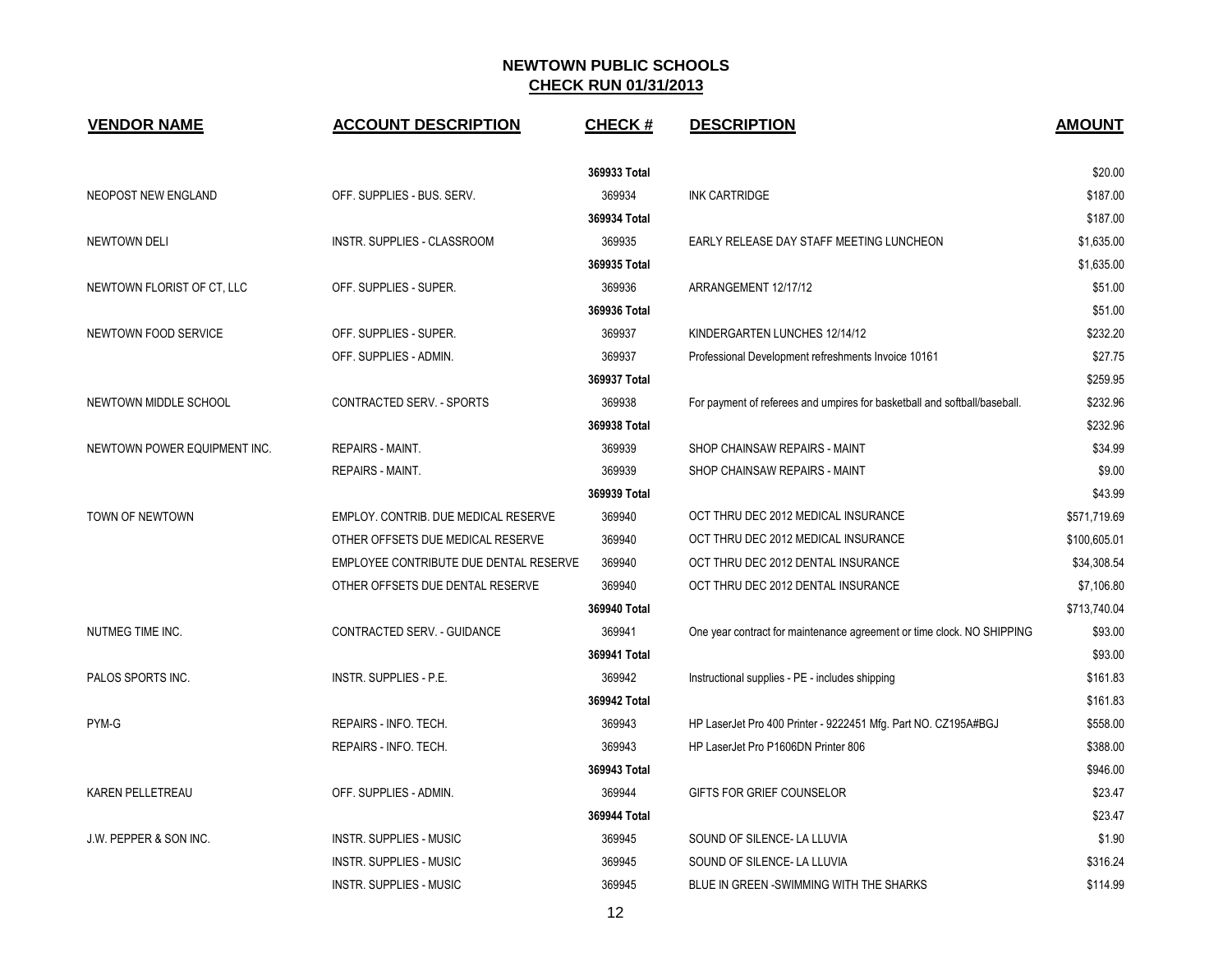| <b>VENDOR NAME</b>                | <b>ACCOUNT DESCRIPTION</b>      | <b>CHECK#</b> | <b>DESCRIPTION</b>                                                      | <b>AMOUNT</b> |
|-----------------------------------|---------------------------------|---------------|-------------------------------------------------------------------------|---------------|
|                                   | <b>INSTR. SUPPLIES - MUSIC</b>  | 369945        | music materials, cds & sheet music-shipping included in price.          | \$621.70      |
|                                   |                                 | 369945 Total  |                                                                         | \$1,054.83    |
| <b>MARABETH PEREIRA</b>           | INSTR. SUPPLIES - CLASSROOM     | 369946        | APPLE DECK CONNECTOR                                                    | \$145.00      |
|                                   |                                 | 369946 Total  |                                                                         | \$145.00      |
| PETTY CASH                        | POSTAGE - ADMIN.                | 369947        | REIMBURSE PETTY CASH                                                    | \$5.30        |
|                                   | OFF. SUPPLIES - ADMIN.          | 369947        | REIMBURSE PETTY CASH                                                    | \$36.72       |
|                                   | INSTR. SUPPLIES - CLASSROOM     | 369947        | REIMBURSE PETTY CASH                                                    | \$54.46       |
|                                   |                                 | 369947 Total  |                                                                         | \$96.48       |
| JENNIFER M. PHILIPS               | CONTRACTED SERV. - GUIDANCE     | 369948        | Speaker - Financial Aid Night - Thursday, January 3, 2013 - NO SHIPPING | \$300.00      |
|                                   |                                 | 369948 Total  |                                                                         | \$300.00      |
| PMT ASSOCIATES, INC.              | STAFF TRAIN. - PUPIL SERV.      | 369949        | <b>PMT TRAINING</b>                                                     | \$210.00      |
|                                   |                                 | 369949 Total  |                                                                         | \$210.00      |
| PUBLIC INFORMATION RESOURCES INC. | STAFF TRAIN. - READING          | 369950        | Registration                                                            | \$255.00      |
|                                   | STAFF TRAIN. - SCIENCE          | 369950        | Registration                                                            | \$255.00      |
|                                   |                                 | 369950 Total  |                                                                         | \$510.00      |
| <b>QUALITY IMPROVEMENTS LLC</b>   | <b>EMERGENCY REPAIRS - H.S.</b> | 369951        | ROOK LEAK REPAIRS - NHS                                                 | \$4,850.00    |
|                                   |                                 | 369951 Total  |                                                                         | \$4,850.00    |
| REALLY GOOD STUFF INC.            | INSTR. SUPPLIES - CLASSROOM     | 369952        | Durable Book and Binder Holders-Blue Kindergarten #159490               | \$119.97      |
|                                   | INSTR. SUPPLIES - CLASSROOM     | 369952        | S/H                                                                     | \$15.60       |
|                                   |                                 | 369952 Total  |                                                                         | \$135.57      |
| RHODE ISLAND ASSOCIATION OF       | CONTRACTED SERV. - GUIDANCE     | 369953        | Spring, 2013 Counselor Tour                                             | \$300.00      |
|                                   |                                 | 369953 Total  |                                                                         | \$300.00      |
| ROYBAL & SONS FIRE EQUIPMENT CO.  | <b>B&amp;G CONTRACTED SERV.</b> | 369954        | FIRE EXTINGUISHER SEMI ANNUAL SERV                                      | \$220.40      |
|                                   | <b>B&amp;G CONTRACTED SERV.</b> | 369954        | FIRE EXTINGUISHER SEMI ANNUAL SERVICE / MAINT 2012-2013                 | \$396.00      |
|                                   | <b>B&amp;G CONTRACTED SERV.</b> | 369954        | FIRE EXTINGUISHER SEMI ANNUAL SERVICE / MAINT 2012-2013                 | \$228.40      |
|                                   | <b>B&amp;G CONTRACTED SERV.</b> | 369954        | FIRE EXTINGUISHER SEMI ANNUAL SERVICE / MAINT 2012-2013                 | \$127.60      |
|                                   | <b>B&amp;G CONTRACTED SERV.</b> | 369954        | FIRE EXTINGUISHER SEMI ANNUAL SERVICE / MAINT 2012-2013                 | \$104.40      |
|                                   | <b>B&amp;G CONTRACTED SERV.</b> | 369954        | FIRE EXTINGUISHER SEMI ANNUAL SERVICE / MAINT 2012-2013                 | \$150.20      |
|                                   | <b>B&amp;G CONTRACTED SERV.</b> | 369954        | FIRE SUPPRESSION SYSTEM SEMI ANNUAL INSPECTION                          | \$132.00      |
|                                   | <b>B&amp;G CONTRACTED SERV.</b> | 369954        | FIRE SUPPRESSION SYSTEM SEMI ANNUAL INSPECTION                          | \$176.80      |
|                                   | <b>B&amp;G CONTRACTED SERV.</b> | 369954        | FIRE SUPPRESSION SYSTEM SEMI ANNUAL INSPECTION                          | \$1,069.60    |
|                                   | <b>B&amp;G CONTRACTED SERV.</b> | 369954        | FIRE SUPPRESSION SYSTEM SEMI ANNUAL INSPECTION                          | \$132.00      |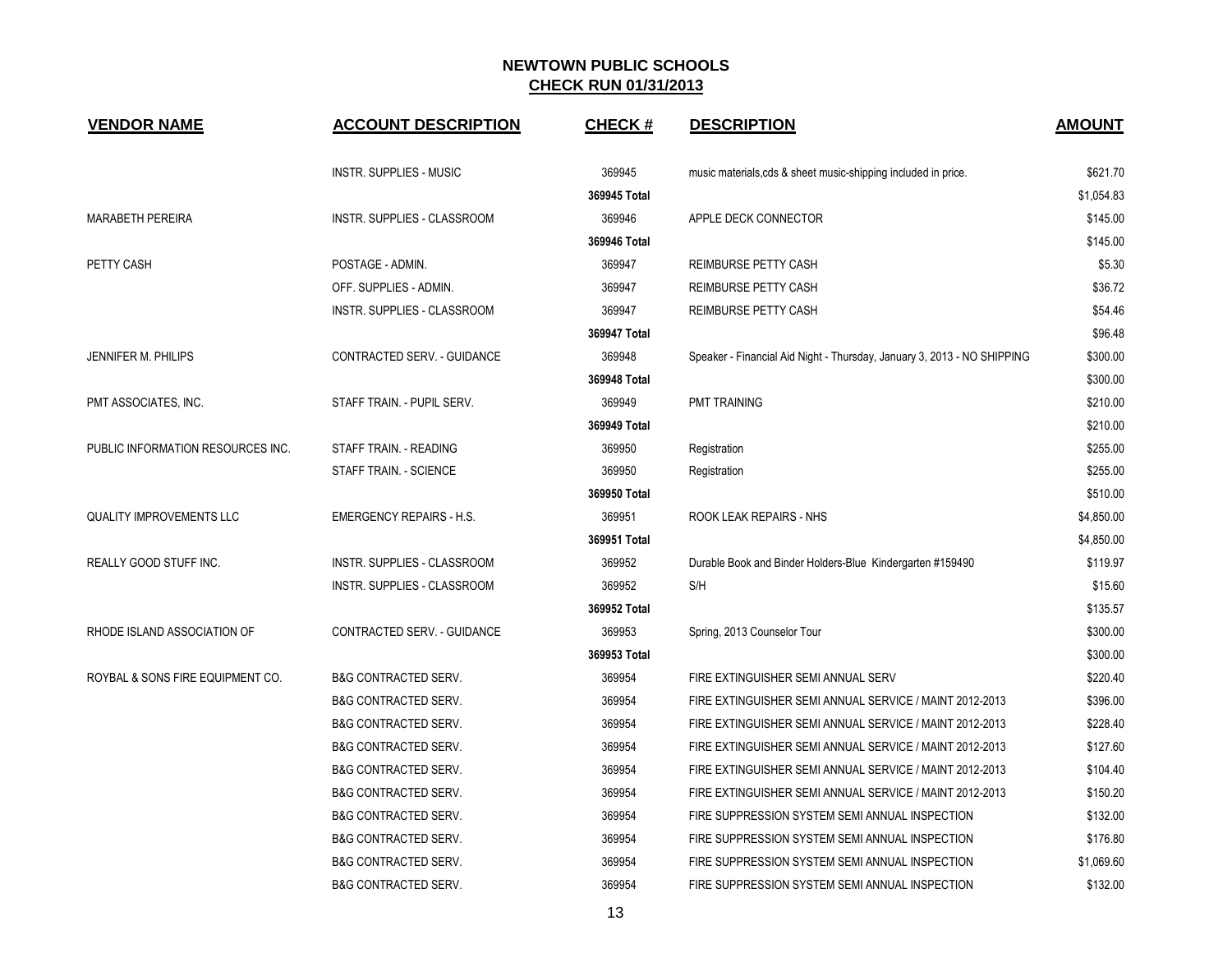| <b>VENDOR NAME</b>               | <b>ACCOUNT DESCRIPTION</b>       | <b>CHECK#</b> | <b>DESCRIPTION</b>                                              | <b>AMOUNT</b> |
|----------------------------------|----------------------------------|---------------|-----------------------------------------------------------------|---------------|
|                                  | <b>B&amp;G CONTRACTED SERV.</b>  | 369954        | FIRE SUPPRESSION SYSTEM SEMI ANNUAL INSPECTION                  | \$151.20      |
|                                  | <b>B&amp;G CONTRACTED SERV.</b>  | 369954        | FIRE SUPPRESSION SYSTEM SEMI ANNUAL INSPECTION                  | \$305.00      |
|                                  | <b>B&amp;G CONTRACTED SERV.</b>  | 369954        | FIRE SUPPRESSION SYSTEM SEMI ANNUAL                             | \$330.00      |
|                                  |                                  | 369954 Total  |                                                                 | \$3,523.60    |
| SAFETY-KLEEN SYSTEMS. INC.       | CONTRACTED SERV. - TECH ED.      | 369955        | WASHER SERVICE SOLVENT                                          | \$317.52      |
|                                  |                                  | 369955 Total  |                                                                 | \$317.52      |
| SCHOLASTIC INC.                  | <b>INSTR. SUPPLIES - MATH</b>    | 369956        | Using Light, Sound & Electricity # 944147                       | \$5.96        |
|                                  | <b>INSTR. SUPPLIES - MATH</b>    | 369956        | Sound, Heat & Light: Energy at Work #46103                      | \$3.71        |
|                                  | <b>INSTR. SUPPLIES - MATH</b>    | 369956        | Understanding Your Senses #979805                               | \$5.24        |
|                                  | <b>INSTR. SUPPLIES - MATH</b>    | 369956        | A Drop of Water #2319                                           | \$5.21        |
|                                  | INSTR. SUPPLIES - MATH           | 369956        | Did It Take Creativity to Find Relativity, Albert Einstein?     | \$19.95       |
|                                  | <b>INSTR. SUPPLIES - MATH</b>    | 369956        | What Makes the Light Bright, Mr. Edison?                        | \$3.74        |
|                                  | <b>INSTR. SUPPLIES - MATH</b>    | 369956        | Shipping                                                        | \$3.95        |
|                                  |                                  | 369956 Total  |                                                                 | \$47.76       |
| <b>SCHOOL SPECIALTY</b>          | INSTR. SUPPLIES - CLASSROOM      | 369957        | Laminating film #9-1277261-030 1.5ml x25x500                    | \$72.10       |
|                                  | INSTR. SUPPLIES - CLASSROOM      | 369957        | Bic white out correction fluid, Item 9-061458-030               | \$35.60       |
|                                  | INSTR. SUPPLIES - CLASSROOM      | 369957        | Scissors, Item 9-37147-030, Friskers, Right hand bent           | \$90.56       |
|                                  | INSTR. SUPPLIES - CLASSROOM      | 369957        | Elmer's Glue sticks, Item 9-020488-030                          | \$96.00       |
|                                  | INSTR. SUPPLIES - CLASSROOM      | 369957        | Rubber bands, Item 9-002858-030                                 | \$32.90       |
|                                  | INSTR. SUPPLIES - CLASSROOM      | 369957        | Composition books, Item 9-002043-030                            | \$110.00      |
|                                  | INSTR. SUPPLIES - CLASSROOM      | 369957        | Blue pens, Item 9-02734-030                                     | \$150.00      |
|                                  | OFF. SUPPLIES - ADMIN.           | 369957        | #1401984 Deluxe National School Calendars                       | \$35.34       |
|                                  |                                  | 369957 Total  |                                                                 | \$622.50      |
| <b>J.A. SEXAUER</b>              | B. & G. REPAIRS - H.S.           | 369958        | LOCKER ROOM BATHROOM REPAIRS - NHS                              | \$3,410.54    |
| J.A. SEXAUER                     | B. & G. REPAIRS - H.S.           | 369958        | LOCKER ROOM BATHROOM REPAIRS - NHS                              | \$43.24       |
|                                  | B. & G. REPAIRS - H.S.           | 369958        | LOCKER ROOM BATHROOM REPAIRS - NHS                              | \$76.70       |
|                                  | B. & G. REPAIRS - H.S.           | 369958        | LOCKER ROOM BATHROOM REPAIRS - NHS                              | \$171.62      |
|                                  | B. & G. REPAIRS - H.S.           | 369958        | LOCKER ROOM BATHROOM REPAIRS - NHS                              | \$487.24      |
|                                  |                                  | 369958 Total  |                                                                 | \$4,189.34    |
| SOUTHPAW ENTERPRISES INC.        | INSTR. SUPPLIES - SP. ED. PREK-8 | 369959        | PRESCHOOL SWING                                                 | \$1,180.48    |
|                                  |                                  | 369959 Total  |                                                                 | \$1,180.48    |
| SPEC SCHOOL PUBLICATIONS COMPANY | PRINTING - ENGLISH               | 369960        | 300 Copies Hawkeye Volume XVII Issue III December 2012 24 Pages | \$1,015.00    |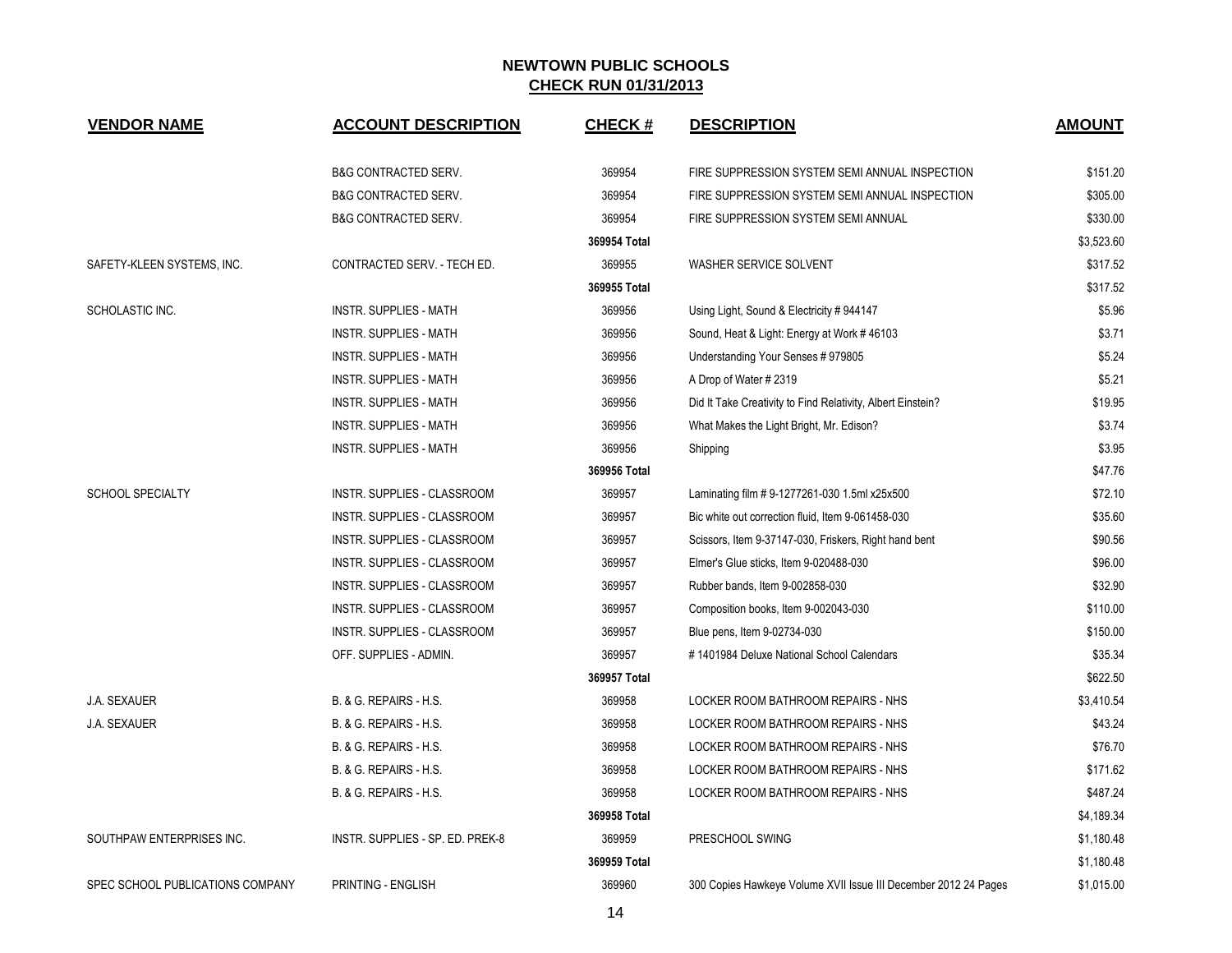| <b>VENDOR NAME</b>              | <b>ACCOUNT DESCRIPTION</b>        | <b>CHECK#</b> | <b>DESCRIPTION</b>                          | <b>AMOUNT</b> |
|---------------------------------|-----------------------------------|---------------|---------------------------------------------|---------------|
|                                 |                                   | 369960 Total  |                                             | \$1,015.00    |
| ARLENE SPOONFEATHER             | INSTR. SUPPLIES - CLASSROOM       | 369961        | calendar's of kandinsky                     | \$14.89       |
|                                 |                                   | 369961 Total  |                                             | \$14.89       |
| STAPLES ADVANTAGE               | OFF. SUPPLIES - SUPER.            | 369962        | PRINTER TONER CTRG                          | \$117.92      |
|                                 |                                   | 369962 Total  |                                             | \$117.92      |
| STATE OF CONNECTICUT            | PROF. SERV. - B. & G.             | 369963        | STATE BOILER INSPECTION - SH                | \$400.00      |
|                                 |                                   | 369963 Total  |                                             | \$400.00      |
| STEPNEY HARDWARE INC.           | <b>EMERGENCY REPAIRS - S.H.</b>   | 369964        | <b>RENOVATION REPAIR PARTS - CHALK HILL</b> | \$10.00       |
|                                 | <b>EMERGENCY REPAIRS - S.H.</b>   | 369964        | <b>RENOVATION REPAIR PARTS - CHALK HILL</b> | \$18.29       |
|                                 | <b>EMERGENCY REPAIRS - S.H.</b>   | 369964        | <b>RENOVATION REPAIR PARTS - CHALK HILL</b> | \$21.10       |
|                                 | <b>EMERGENCY REPAIRS - S.H.</b>   | 369964        | <b>RENOVATION REPAIR PARTS - CHALK HILL</b> | \$31.14       |
|                                 | <b>EMERGENCY REPAIRS - S.H.</b>   | 369964        | <b>RENOVATION REPAIR PARTS - CHALK HILL</b> | \$13.18       |
|                                 | <b>EMERGENCY REPAIRS - S.H.</b>   | 369964        | <b>RENOVATION REPAIR PARTS - CHALK HILL</b> | \$260.03      |
|                                 | <b>EMERGENCY REPAIRS - S.H.</b>   | 369964        | RENOVATION REPAIR PARTS - CHALK HILL        | \$92.58       |
|                                 |                                   | 369964 Total  |                                             | \$446.32      |
| SUNGARD PUBLIC SECTOR INC.      | PROF. SERV. - BUS. SERV           | 369965        | COMPUTER SERVICES & UPDATES 2012/13         | \$1,046.62    |
|                                 |                                   | 369965 Total  |                                             | \$1,046.62    |
| <b>SWEETWATER</b>               | INSTR. SUPPLIES - MUSIC           | 369966        | STEALTH KIDS- PERFORM PAD- KAOSSILATOR      | \$817.89      |
|                                 |                                   | 369966 Total  |                                             | \$817.89      |
| <b>TESTA REFRIGERATION, LLC</b> | <b>REPAIRS - CAFETERIA</b>        | 369967        | NITROGEN TO CLEAN CONDENSERS                | \$291.50      |
|                                 |                                   | 369967 Total  |                                             | \$291.50      |
| TOM'S SERVICE LLC               | REPAIRS - CAFETERIA               | 369968        | <b>C-OVEN REPAIR</b>                        | \$324.00      |
|                                 | <b>REPAIRS - CAFETERIA</b>        | 369968        | <b>HATCO WARMER REPAIR</b>                  | \$285.80      |
|                                 | <b>REPAIRS - CAFETERIA</b>        | 369968        | <b>EPCO WARMER REPAIR</b>                   | \$75.00       |
|                                 |                                   | 369968 Total  |                                             | \$684.80      |
| TOOLS PLUS INC.                 | <b>B&amp;G SUPPLIES - MAINT.</b>  | 369969        | BORA CLAMP EDGE - MAINT SUPPLIES            | \$79.24       |
|                                 |                                   | 369969 Total  |                                             | \$79.24       |
| <b>TORRCO</b>                   | B. & G. REPAIRS - S.H.            | 369970        | PLUMBING REPAIR PARTS - CHALK HILL RENO     | \$107.10      |
|                                 | <b>B. &amp; G. REPAIRS - S.H.</b> | 369970        | PLUMBING REPAIR PARTS - CHALK HILL RENO     | \$97.20       |
|                                 | B. & G. REPAIRS - S.H.            | 369970        | PLUMBING REPAIR PARTS - CHALK HILL RENO     | \$91.24       |
|                                 | B. & G. REPAIRS - S.H.            | 369970        | PLUMBING REPAIR PARTS - CHALK HILL RENO     | \$233.40      |
|                                 | B. & G. REPAIRS - S.H.            | 369970        | PLUMBING REPAIR PARTS - CHALK HILL RENO     | \$389.82      |
|                                 |                                   |               |                                             |               |